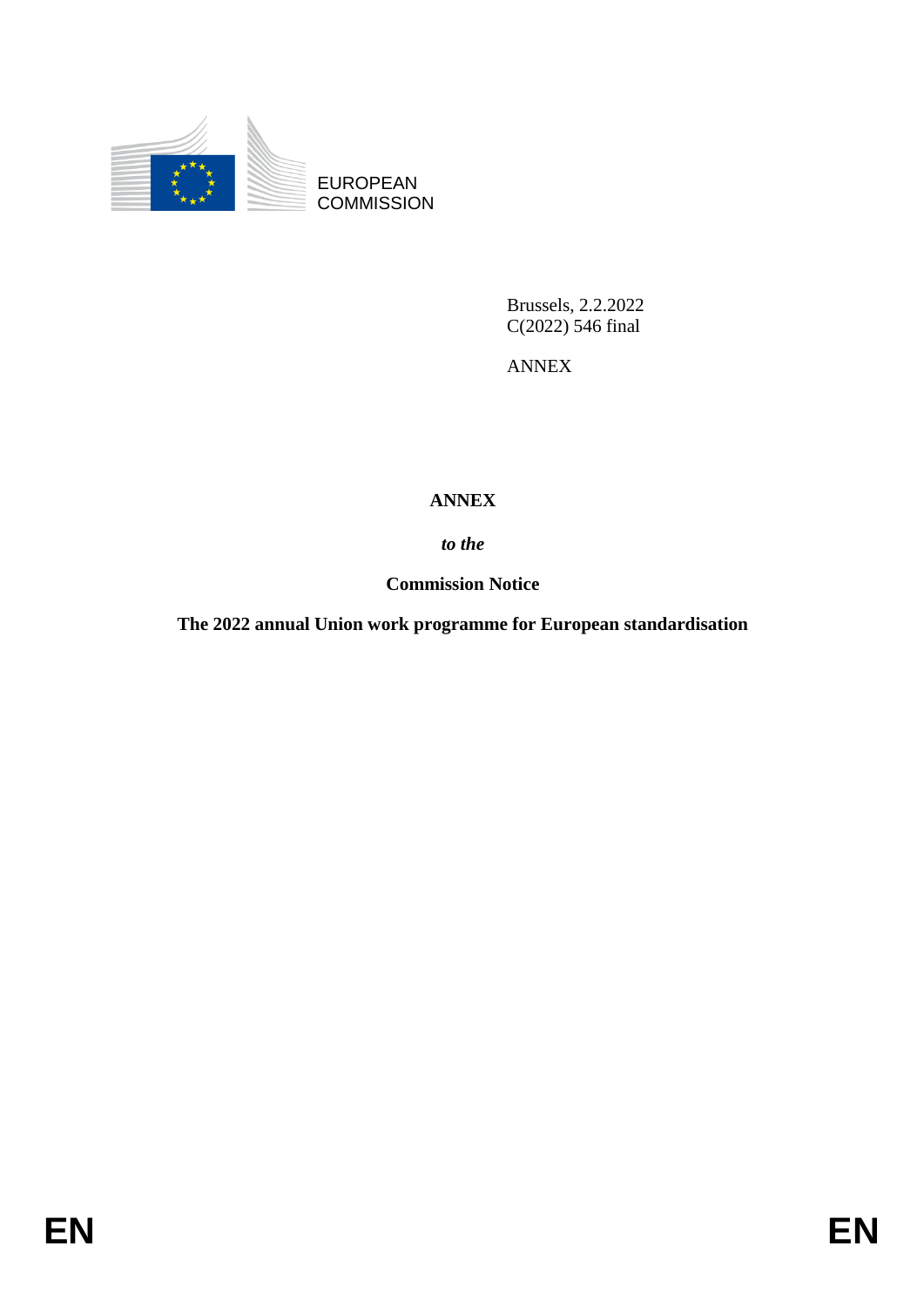|                | Standardisation urgencies set by the Communication on the Standardisation strategy                                                                                                                                                                                 |                                                                                                                                                                                                                                                                                  |                                                                                                                                                                                                                                                                                                                                                                                                                                                               |                                                                                                                                                                                                                                  |  |
|----------------|--------------------------------------------------------------------------------------------------------------------------------------------------------------------------------------------------------------------------------------------------------------------|----------------------------------------------------------------------------------------------------------------------------------------------------------------------------------------------------------------------------------------------------------------------------------|---------------------------------------------------------------------------------------------------------------------------------------------------------------------------------------------------------------------------------------------------------------------------------------------------------------------------------------------------------------------------------------------------------------------------------------------------------------|----------------------------------------------------------------------------------------------------------------------------------------------------------------------------------------------------------------------------------|--|
| Ref            | <b>Title</b>                                                                                                                                                                                                                                                       | Reference                                                                                                                                                                                                                                                                        | European standards/European<br>standardisation deliverables                                                                                                                                                                                                                                                                                                                                                                                                   | Specific objectives and policies for<br>European standards/European<br>standardisation deliverables                                                                                                                              |  |
|                | Review existing<br>standards to<br>identify needs for<br>revisions or<br>development of<br>new standards to<br>meet the<br>objectives of the<br>European Green<br>Deal and Europe's<br>Digital Decade and<br>support the<br>resilience of the<br>EU single market. | European Green Deal,<br>COM/2019/640 final<br>2030 Digital Compass: the<br>European way for the Digital<br>Decade, COM/2021/118 final<br>Updating the 2020 New Industrial<br><b>Strategy: Building a stronger Single</b><br>Market for Europe's recovery,<br>COM(2021) 350 final | Develop a methodology, first screening<br>exercise and sample of existing standards<br>to review them in light of the objectives<br>set on the European Green Deal,<br>Europe's Digital Decade and a resilient<br>single market.                                                                                                                                                                                                                              | To contribute to the European Commission<br>objectives, for example no net emissions of<br>greenhouse gases by 2050 or enabling 75%<br>of EU companies to use digital tools, like<br>cloud, artificial intelligence or big data. |  |
| $\overline{2}$ | COVID-19<br>vaccines and<br>medicines<br>production                                                                                                                                                                                                                | Communication from the<br><b>Commission to the European</b><br><b>Parliament, the European Council</b><br>and the Council A united front to<br>beat COVID-19<br>COM/2021/35 final                                                                                                | Develop European standards to establish<br>a standard set of data to be included in<br>the form detailing the results of COVID-19<br>tests. Explore the feasibility of<br>establishing standards for single-use<br>items needed for the production of<br>vaccines and therapeutics in order to<br>enhance the inter-operability of key<br>production components and minimise the<br>risk of production disruptions in case of<br>shortages of these materials | Increasing vaccine and COVID-19 medicines<br>production, supplies and information.                                                                                                                                               |  |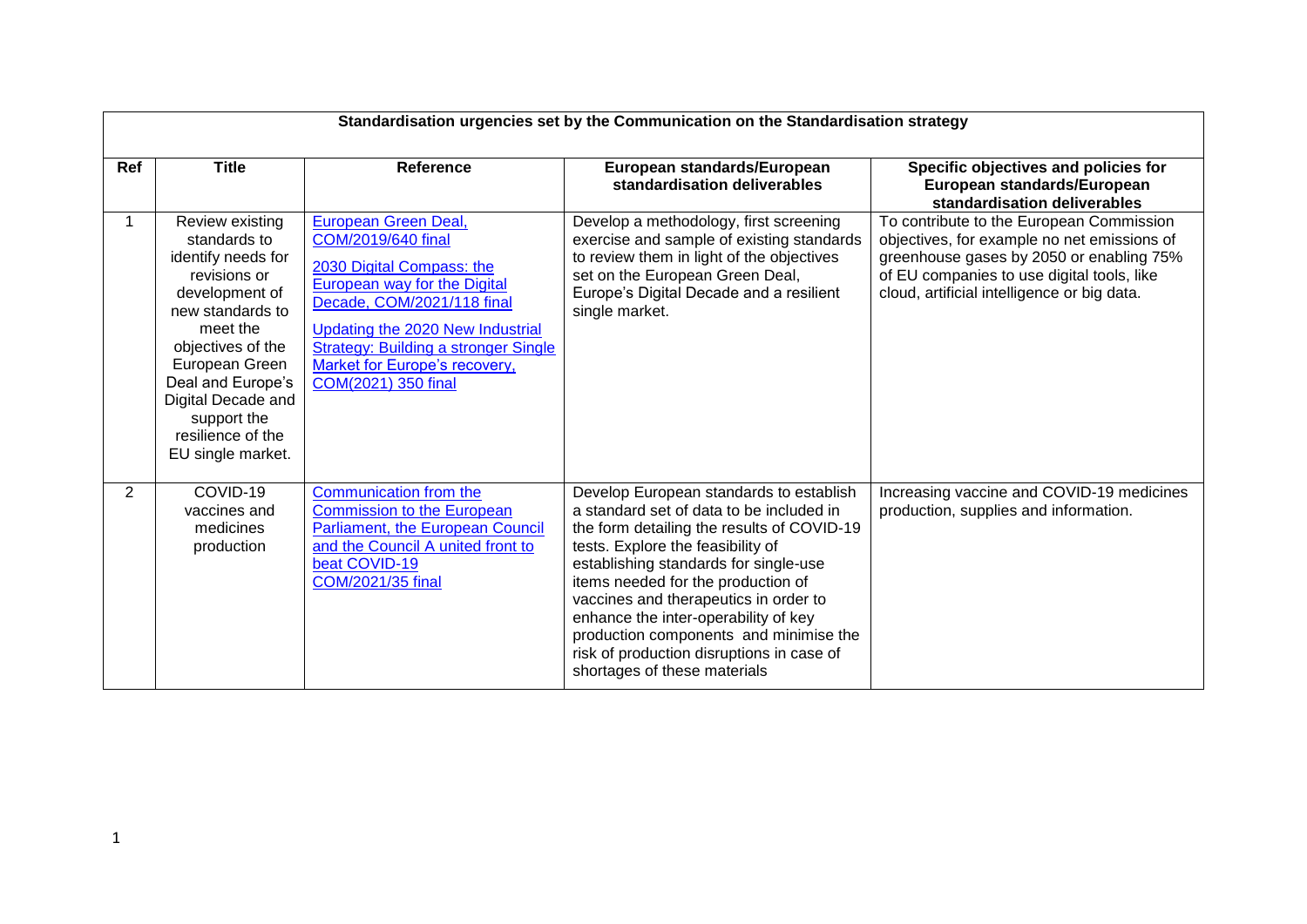|     | Standardisation urgencies set by the Communication on the Standardisation strategy |                                                                                                                                                                                                                                                                |                                                                                                                                                                                                                                                                                                                                                                                                                                                                                    |                                                                                                                                                                                                                                                                                                                                                                           |  |  |
|-----|------------------------------------------------------------------------------------|----------------------------------------------------------------------------------------------------------------------------------------------------------------------------------------------------------------------------------------------------------------|------------------------------------------------------------------------------------------------------------------------------------------------------------------------------------------------------------------------------------------------------------------------------------------------------------------------------------------------------------------------------------------------------------------------------------------------------------------------------------|---------------------------------------------------------------------------------------------------------------------------------------------------------------------------------------------------------------------------------------------------------------------------------------------------------------------------------------------------------------------------|--|--|
| Ref | <b>Title</b>                                                                       | Reference                                                                                                                                                                                                                                                      | European standards/European<br>standardisation deliverables                                                                                                                                                                                                                                                                                                                                                                                                                        | Specific objectives and policies for<br>European standards/European<br>standardisation deliverables                                                                                                                                                                                                                                                                       |  |  |
| 3   | Critical raw<br>materials for<br>batteries and<br>waste batteries                  | Proposal for a Regulation of the<br><b>European Parliament and of the</b><br>Council concerning batteries and<br>waste batteries, repealing Directive<br>2006/66/EC and amending<br>Regulation (EU) No 2019/1020<br>COM (2020) 798 final and<br>2020/0353(COD) | Revise existing European standards and<br>develop new ones for waste electrical and<br>electronic equipment and waste batteries.<br>The revision will concern:<br>material-efficient, high-quality recycling<br>and preparation for re-use of key waste<br>streams (waste electrical and electronic<br>equipment, including photovoltaic panels),<br>waste batteries, end-of-life vehicles and<br>waste windmills.<br>EU-wide quality requirements for<br>secondary raw materials. | The standards will contribute to valorising raw<br>materials in waste products through recycling,<br>like batteries, and reducing the need for new<br>raw materials in critical applications. This is<br>particularly important with regard to<br>strengthening the EU's resilience by<br>mitigating the supply risk for raw materials.                                   |  |  |
| 4   | Climate resilience<br>of infrastructure<br>and low-carbon<br>cement                | COM(2021)82 Forging a climate-<br>resilient Europe - the new EU<br><b>Strategy on Adaptation to Climate</b><br>Change -point 2.3.2_and<br>COM(2020) 662 on A Renovation<br>Wave for Europe - greening our<br>buildings, creating jobs, improving<br>$lives -$  | Revise a broader range of standards for<br>assets (including non-infrastructure) that<br>are vulnerable to climate impacts,<br>according to state-of-the-art knowledge -<br>to improve their climate resilience.<br>Develop standards supporting technical<br>solutions for climate adaptation, to<br>facilitate and accelerate their take-up<br>across the EU.                                                                                                                    | Improving the climate resilience of the<br>existing infrastructure stock and new major<br>infrastructure projects.<br>As cement is an essential component of the<br>construction sector, an assessment will take<br>place regarding its potential to become a low-<br>carbon construction product - in full<br>compliance with the principle of technology<br>neutrality. |  |  |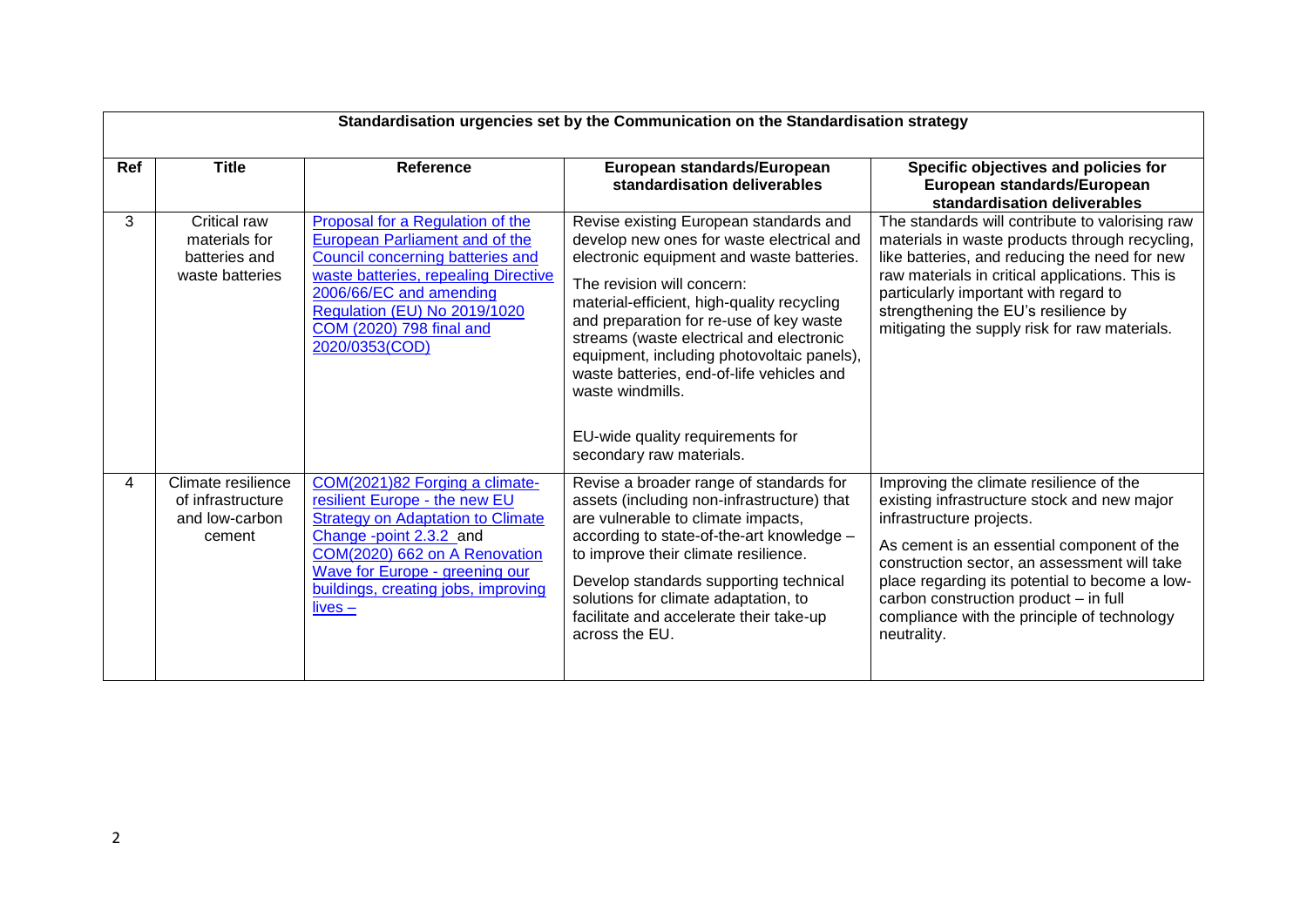|     | Standardisation urgencies set by the Communication on the Standardisation strategy |                                                                                                                                                                                                                                                                                                                                                                                                                                                                                                                                               |                                                                                                                                                                                                                 |                                                                                                                                                                                                          |  |
|-----|------------------------------------------------------------------------------------|-----------------------------------------------------------------------------------------------------------------------------------------------------------------------------------------------------------------------------------------------------------------------------------------------------------------------------------------------------------------------------------------------------------------------------------------------------------------------------------------------------------------------------------------------|-----------------------------------------------------------------------------------------------------------------------------------------------------------------------------------------------------------------|----------------------------------------------------------------------------------------------------------------------------------------------------------------------------------------------------------|--|
| Ref | <b>Title</b>                                                                       | <b>Reference</b>                                                                                                                                                                                                                                                                                                                                                                                                                                                                                                                              | European standards/European<br>standardisation deliverables                                                                                                                                                     | Specific objectives and policies for<br>European standards/European<br>standardisation deliverables                                                                                                      |  |
| 5   | Hydrogen<br>technologies and<br>components                                         | Proposal for a Regulation of the<br><b>European Parliament and of the</b><br>Council on the internal markets for<br>renewable and natural gases and<br>for hydrogen (recast)<br>COM/2021/804 final                                                                                                                                                                                                                                                                                                                                            | Develop European standards on quality,<br>technology and safety - to support the<br>deployment of a single market for<br>hydrogen.                                                                              | Improving the provision of charging points<br>and their maintenance.                                                                                                                                     |  |
| 6   | Transport and<br>storage of<br>hydrogen                                            | Proposal for a Directive amending<br>Directive (EU) 2018/2001 as<br>regards the promotion of energy<br>from renewable sources<br>COM/2021/557 final<br>Proposal for a Regulation on<br>guidelines for trans-European<br>energy infrastructure and repealing<br>Regulation (EU) No 347/2013<br>COM/2020/824 final<br>Directive (EU) 2019/692 amending<br>Directive 2009/73/EC concerning<br>common rules for the internal<br>market in natural gas<br>Regulation (EU) 2018/1999 on the<br>Governance of the Energy Union<br>and Climate Action | Revise existing and/or develop new<br>European standards for gas quality and<br>safety – relevant for injection into the gas<br>grid and other end uses, as well as for the<br>quality of hydrogen-based fuels. | Enabling and promoting the scaling up of<br>transport and storage methods for hydrogen,<br>while ensuring the safety and operational<br>efficiency of gas networks and avoiding<br>inadvertent barriers. |  |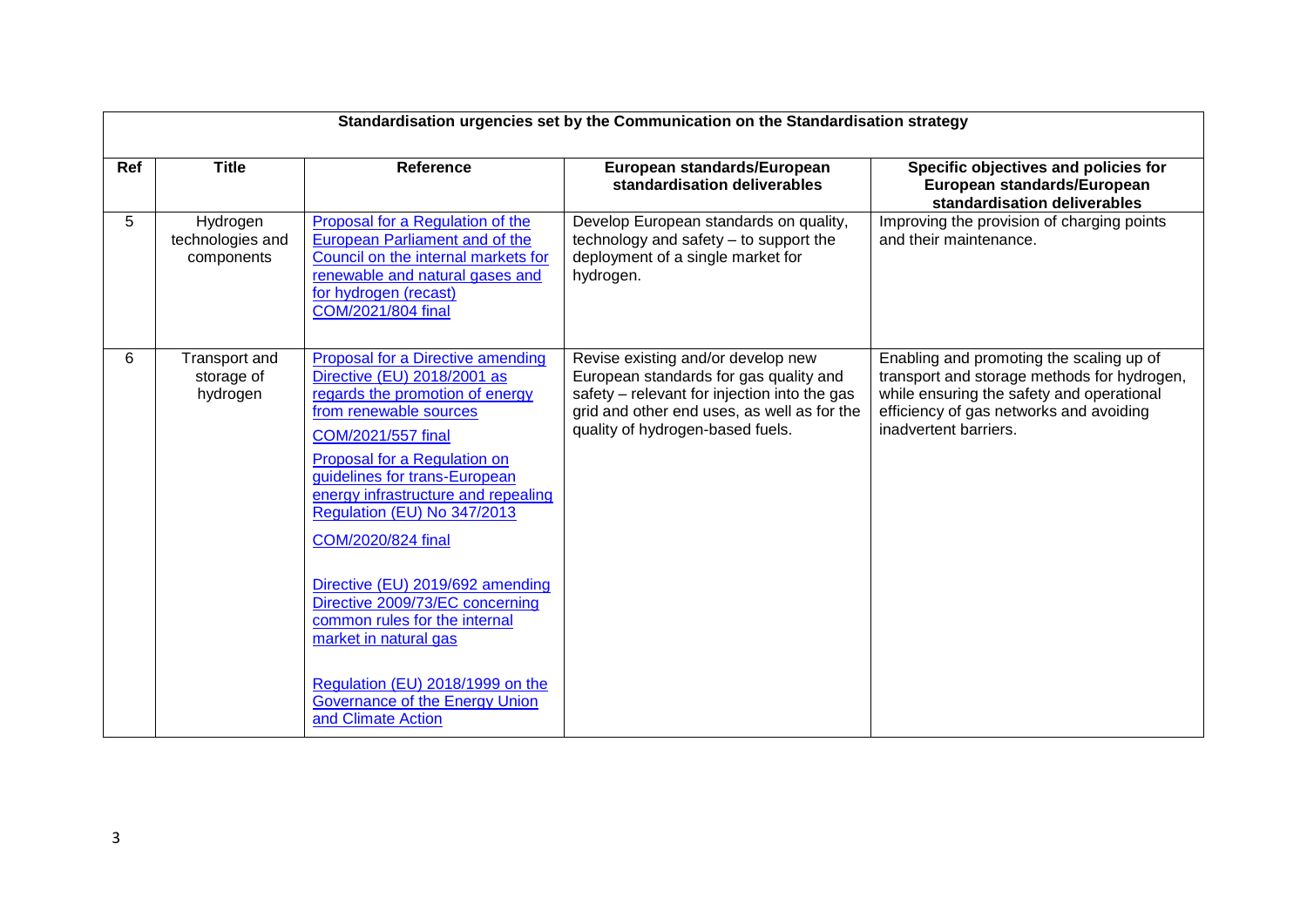|            | Standardisation urgencies set by the Communication on the Standardisation strategy       |                                                                                                                                                                                                                                                 |                                                                                                                             |                                                                                                                                                                                                                                                                                |  |
|------------|------------------------------------------------------------------------------------------|-------------------------------------------------------------------------------------------------------------------------------------------------------------------------------------------------------------------------------------------------|-----------------------------------------------------------------------------------------------------------------------------|--------------------------------------------------------------------------------------------------------------------------------------------------------------------------------------------------------------------------------------------------------------------------------|--|
| <b>Ref</b> | <b>Title</b>                                                                             | <b>Reference</b>                                                                                                                                                                                                                                | European standards/European<br>standardisation deliverables                                                                 | Specific objectives and policies for<br>European standards/European<br>standardisation deliverables                                                                                                                                                                            |  |
|            | Standards for the<br>certification of<br>chips in terms of<br>security,<br>authenticity, | Europe's digital decade: digital<br>targets for 2030<br>2030 Digital Compass: the<br><b>European Way for the Digital</b>                                                                                                                        | Develop standards in support of the<br>certification of chips to ensure that they<br>are secure, authentic and reliable.    | Ensure trust and cybersecurity requirements<br>of future smart devices, systems and<br>connectivity platforms that will have to rely on<br>advanced electronics and will largely depend<br>on the features of the underlying technology.                                       |  |
|            | reliability                                                                              | <b>Decade</b>                                                                                                                                                                                                                                   |                                                                                                                             | The standards will support certification of<br>these chips for trust and security and cover<br>the value chain up to integration in end<br>products.                                                                                                                           |  |
| 8          | Smart contracts for<br>data spaces                                                       | Data Act (including the review of<br>the Directive 96/9/EC on the legal<br>protection of databases)<br>Regulation establishing a                                                                                                                | Develop standards meeting certain<br>essential requirements for smart<br>contracts, as set out in the upcoming<br>Data Act. | Ensuring that smart contracts used for data<br>sharing are trustworthy and interoperable, so<br>they can be used to support data exchange<br>and pooling.                                                                                                                      |  |
|            |                                                                                          | framework for the use of data in<br>the EU<br>See published initiatives in:<br>https://ec.europa.eu/info/law/better-<br>regulation/have-your-<br>say/initiatives/13045-Data-Act-&-<br>amended-rules-on-the-legal-<br>protection-of-databases_en | A smart contract that meets the standard<br>must be presumed to comply with the<br>essential requirements.                  | In Europe, data are not concentrated on big<br>tech platforms but remain distributed in many<br>places. Under its Data Strategy, the EU helps<br>companies pool data for e.g. training machine<br>learning algorithms and applications in<br>healthcare, transport and energy. |  |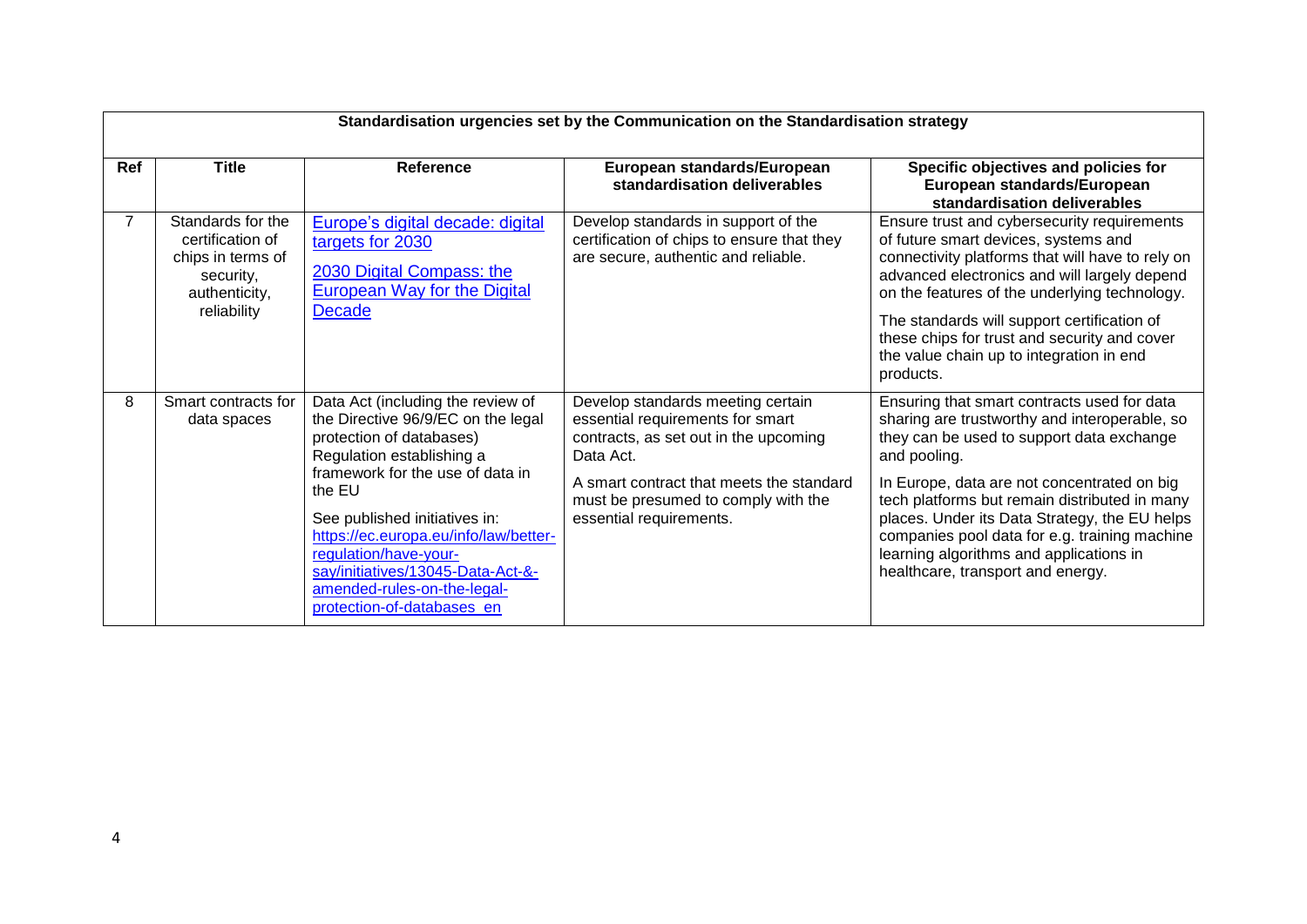|     | Actions for the development and revision of European standards or European standardisation deliverables which are necessary and<br>suitable for the support of Union legislation and policies |                                                                                                                                                                                                                                                                                                                                                                                                                                                                                           |                                                                                                                                                                                                                                                 |                                                                                                                                                                 |  |
|-----|-----------------------------------------------------------------------------------------------------------------------------------------------------------------------------------------------|-------------------------------------------------------------------------------------------------------------------------------------------------------------------------------------------------------------------------------------------------------------------------------------------------------------------------------------------------------------------------------------------------------------------------------------------------------------------------------------------|-------------------------------------------------------------------------------------------------------------------------------------------------------------------------------------------------------------------------------------------------|-----------------------------------------------------------------------------------------------------------------------------------------------------------------|--|
| Ref | <b>Title</b>                                                                                                                                                                                  | <b>Reference</b>                                                                                                                                                                                                                                                                                                                                                                                                                                                                          | European standards/European<br>standardisation deliverables                                                                                                                                                                                     | Specific objectives and policies for<br>European standards/European<br>standardisation deliverables                                                             |  |
| 9   | Advanced<br>manufacturing<br>services                                                                                                                                                         | Directive 2006/123/EC of the<br>European Parliament and of the<br>Council on services in the internal<br>market for relevant sectoral<br>legislation and and COM(2020) 66<br>A European strategy for data                                                                                                                                                                                                                                                                                 | Develop European standards to support<br>the provision of services and data related<br>to robots, industrial supply chain<br>management and predictive maintenance<br>of network machinery.                                                     | Improving the provision of cross-border<br>services in the single market and support<br>transparency of supply chain transactions.                              |  |
| 10  | Construction<br>services                                                                                                                                                                      | Directive 2006/123/EC of the<br><b>European Parliament and of the</b><br>Council on services in the internal<br>market                                                                                                                                                                                                                                                                                                                                                                    | Develop European standards to support<br>the provision of cross-border services in<br>the areas of construction e.g. such as<br>architectural and engineering services as<br>well as services related to the energy<br>efficiency of buildings. | Improving the provision of cross-border<br>services in the single market.                                                                                       |  |
| 11  | Postal services                                                                                                                                                                               | Directive 97/67/EC on common<br>rules for the development of the<br>internal market of Community<br>postal services and the<br>improvement of quality of service;<br>Directive 2002/39/EC with regard<br>to the further opening to<br>competition of Community postal<br>services, Directive 2008/6/EC with<br>regard to the full accomplishment<br>of the internal market of<br>Community postal services and<br>Regulation (EU) 2018/644 on<br>cross-border parcel delivery<br>services | Revise existing and/or develop new<br>European standards or European<br>standardisation deliverables in areas such<br>as quality of service and digitisation.                                                                                   | Improving the quality of service and<br>promoting interoperability between national<br>networks and an efficient universal service<br>within the single market. |  |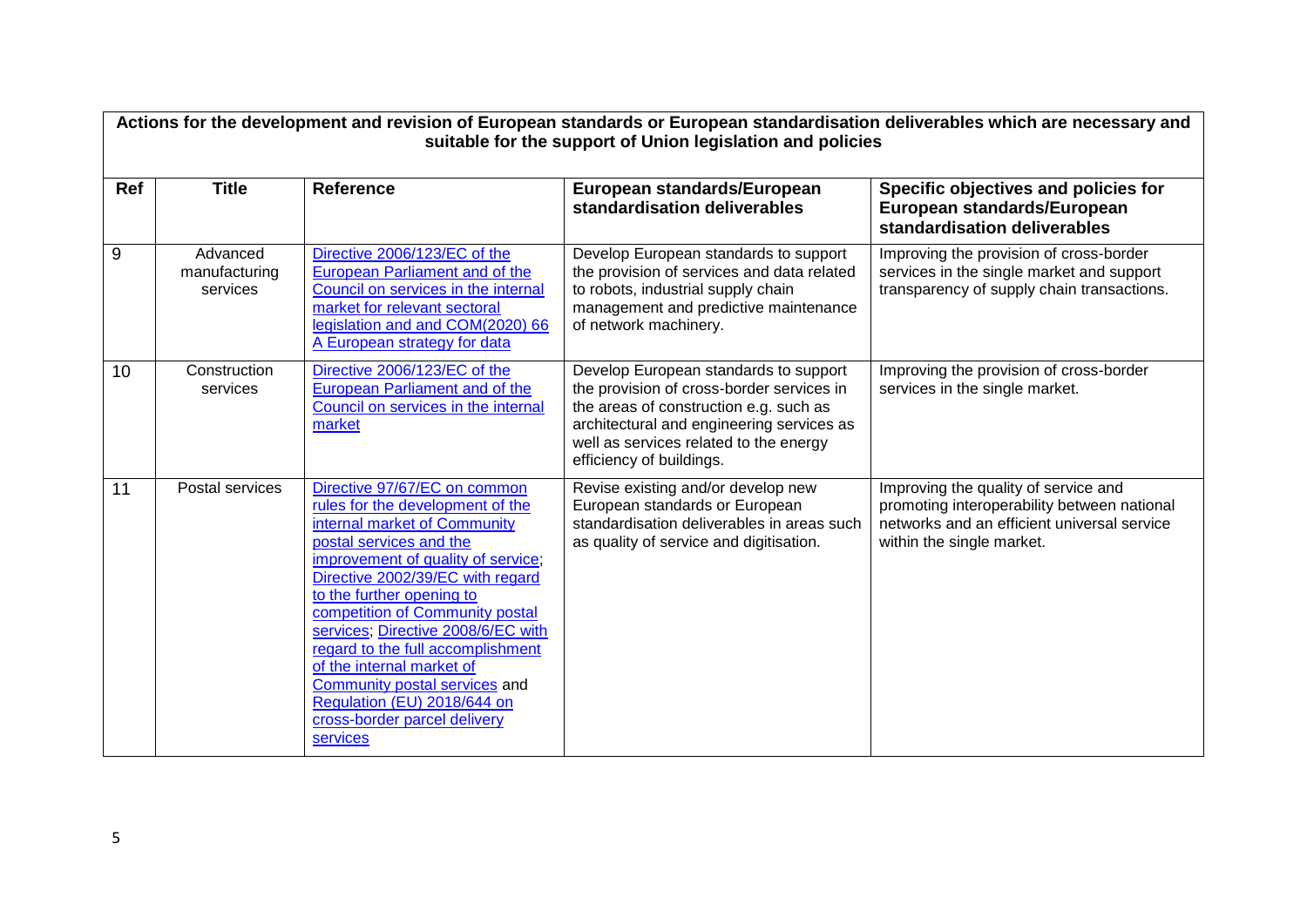|     | Actions for the development and revision of European standards or European standardisation deliverables which are necessary and<br>suitable for the support of Union legislation and policies |                                                                                                                                                                                                                                                                                                     |                                                                                                                                                                                                                                                                                                                                                                                                                                                                                                                                                                                                                                                                                                                                                                                                                                                                                                       |                                                                                                                                                                                                                                                                                      |  |
|-----|-----------------------------------------------------------------------------------------------------------------------------------------------------------------------------------------------|-----------------------------------------------------------------------------------------------------------------------------------------------------------------------------------------------------------------------------------------------------------------------------------------------------|-------------------------------------------------------------------------------------------------------------------------------------------------------------------------------------------------------------------------------------------------------------------------------------------------------------------------------------------------------------------------------------------------------------------------------------------------------------------------------------------------------------------------------------------------------------------------------------------------------------------------------------------------------------------------------------------------------------------------------------------------------------------------------------------------------------------------------------------------------------------------------------------------------|--------------------------------------------------------------------------------------------------------------------------------------------------------------------------------------------------------------------------------------------------------------------------------------|--|
| Ref | <b>Title</b>                                                                                                                                                                                  | <b>Reference</b>                                                                                                                                                                                                                                                                                    | European standards/European<br>standardisation deliverables                                                                                                                                                                                                                                                                                                                                                                                                                                                                                                                                                                                                                                                                                                                                                                                                                                           | Specific objectives and policies for<br>European standards/European<br>standardisation deliverables                                                                                                                                                                                  |  |
| 12  | Accessibility<br>requirements for<br>products and<br>services, including<br><b>ICT</b>                                                                                                        | Directive (EU) 2019/882 of the<br><b>European Parliament and of the</b><br>Council of 17 April 2019 on the<br>accessibility requirements for<br>products and services and<br>Directive (EU) 2016/2102 on the<br>accessibility of the websites and<br>mobile applications of public<br>sector bodies | Develop standards for the product<br>accessibility requirements set out in<br>Annex I of Directive (EU) 2019/882,<br>such as:<br>requirements on the provision of<br>information;<br>user interface and functionality<br>$\bullet$<br>design; support services; the<br>packaging of the product;<br>instructions for installing, maintaining,<br>storing and disposing of the product;<br>ensuring the accessibility of the<br>products used to provide the service;<br>facilitating the use of these services<br>by people with disabilities: providing<br>information about the functioning of<br>the service, providing services that<br>are optimal for use by people with<br>disabilities, and defining functional<br>performance criteria for this.<br>Develop harmonised standards for the<br>services within the scope of the Directive<br>and the places where the services are<br>provided. | Facilitating the use by people with disabilities<br>of ICT products and services - such as self-<br>service terminals, applications,<br>websites/platforms, online services and online<br>communication with emergency services and<br>other services in the scope of the directive. |  |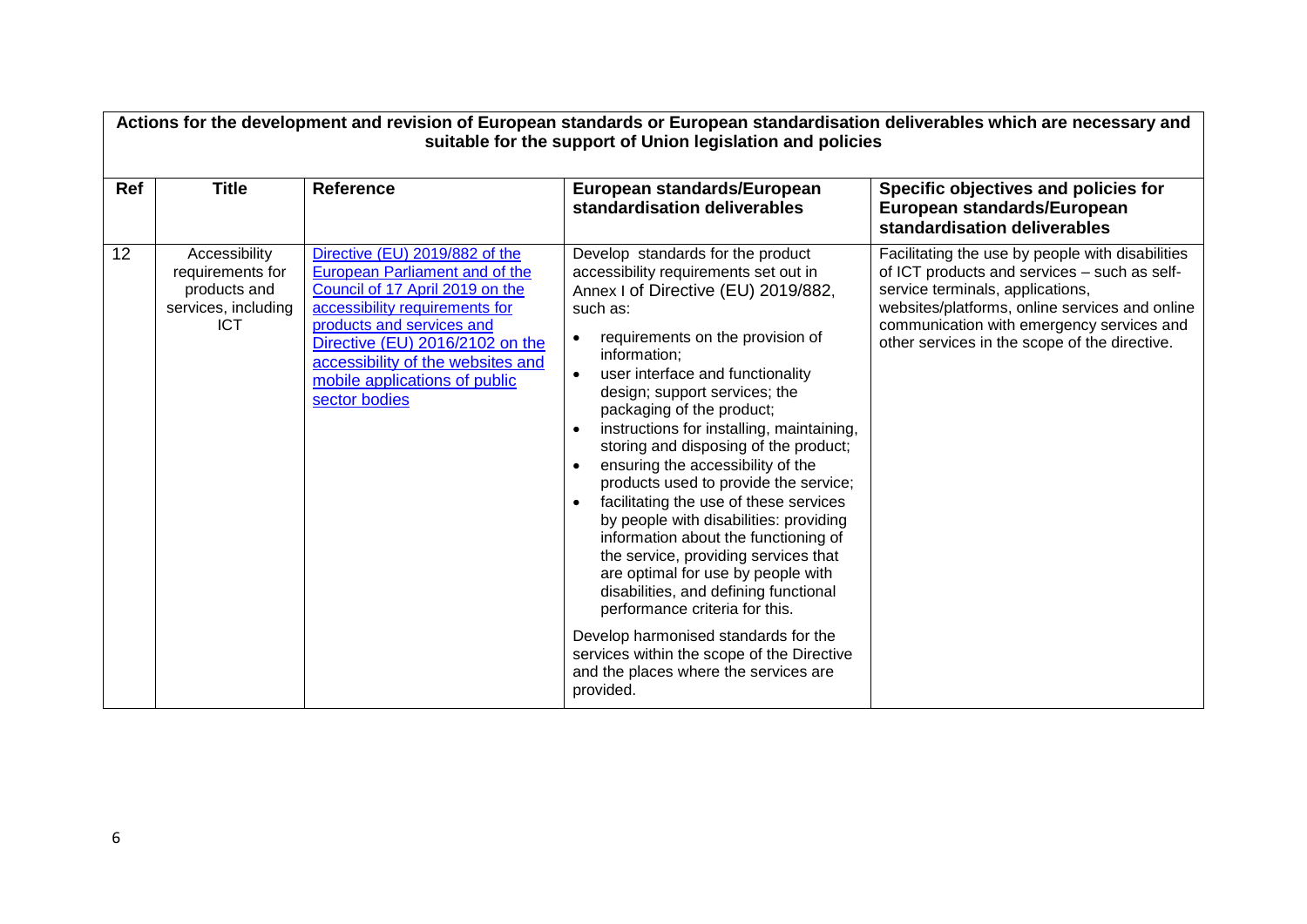|            | Actions for the development and revision of European standards or European standardisation deliverables which are necessary and<br>suitable for the support of Union legislation and policies |                                                                                                                                          |                                                                                                                                                                                                                                                           |                                                                                                                                                                                                                                                                                                                                                                     |  |
|------------|-----------------------------------------------------------------------------------------------------------------------------------------------------------------------------------------------|------------------------------------------------------------------------------------------------------------------------------------------|-----------------------------------------------------------------------------------------------------------------------------------------------------------------------------------------------------------------------------------------------------------|---------------------------------------------------------------------------------------------------------------------------------------------------------------------------------------------------------------------------------------------------------------------------------------------------------------------------------------------------------------------|--|
| <b>Ref</b> | <b>Title</b>                                                                                                                                                                                  | <b>Reference</b>                                                                                                                         | European standards/European<br>standardisation deliverables                                                                                                                                                                                               | Specific objectives and policies for<br>European standards/European<br>standardisation deliverables                                                                                                                                                                                                                                                                 |  |
| 13         | Space traffic<br>management and<br>market uptake of<br>space data                                                                                                                             | Regulation (EU) 2021/696<br>establishing the Union Space<br>Programme and the European<br><b>Union Agency for the Space</b><br>Programme | Develop European standards for space<br>traffic management.<br>Develop European standards to support<br>user and market uptake of space data<br>and services provided by the EU Space<br>Programme (Galileo, EGNOS,<br>Copernicus, SSA, GOVSATCOM).       | To:<br>(1) reduce current and future operational risks<br>and protect European space infrastructure;<br>(2) increase user and market uptake of space<br>data and services, by facilitating their<br>integration in various sectors.<br>These include autonomous and connected<br>cars, railways, aviation, unmanned aerial<br>vehicles, specialised user equipment. |  |
| 14         | Ambient air quality<br>- Performance of<br>sensor-based<br>systems<br>measuring air<br>pollution                                                                                              | Article 6 and Article 7 and Annex I<br>to Directive 2008/50/EC on<br>ambient air quality                                                 | Develop validated test standard(s) to<br>evaluate the performance of sensor-<br>based systems measuring air pollution.<br>The a standard will evaluate if sensor-<br>based systems comply with the data<br>quality objectives in Directive<br>2008/50/EC. | Improving ambient air quality assessments by<br>evaluating the extent to which sensor-based<br>systems comply with the data quality<br>objectives in Directive 2008/50/EC.<br>Standard(s) will also allow for more extensive<br>use of this monitoring method and so<br>improved assessment of air quality.                                                         |  |
| 15         | Ambient air quality<br>- modelling-based<br>assessments                                                                                                                                       | Articles 6 and 7 and Annex I to<br>Directive 2008/50/EC                                                                                  | Develop standards ensuring that<br>modelling-based assessments of air<br>quality are objective, reliable and<br>comparable, and of sufficient quality to<br>generate reliable information about<br>concentrations of air pollutants in ambient<br>air.    | Ensuring that the information collected on air<br>pollution is sufficiently representative and<br>comparable across the EU.                                                                                                                                                                                                                                         |  |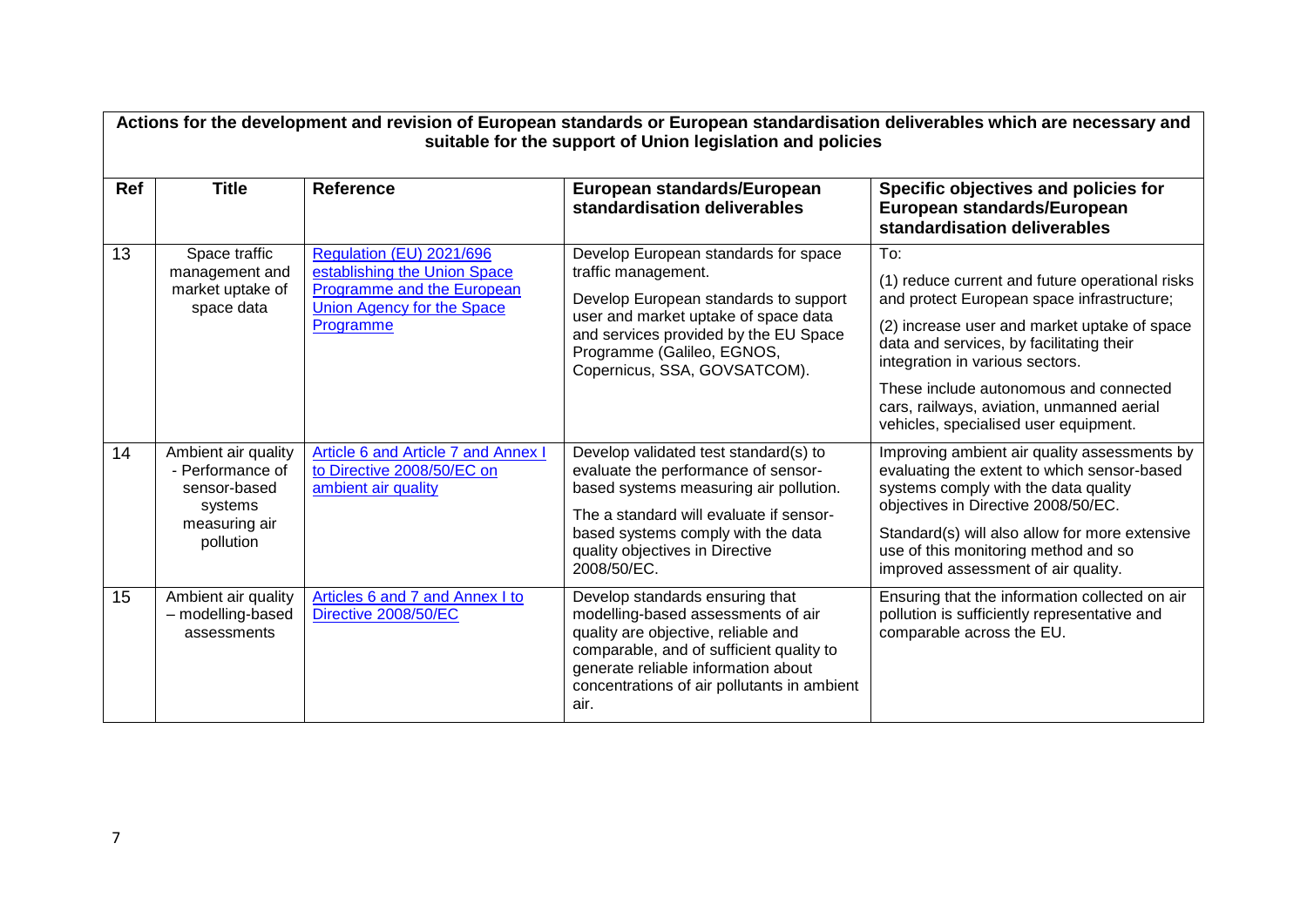| Actions for the development and revision of European standards or European standardisation deliverables which are necessary and<br>suitable for the support of Union legislation and policies |                                                                                                                        |                                                                                                                                                                                                                                                                                                              |                                                                                                                                                                                                                                                                                                                                                                                                                                                                                                                                           |                                                                                                                                                                                 |
|-----------------------------------------------------------------------------------------------------------------------------------------------------------------------------------------------|------------------------------------------------------------------------------------------------------------------------|--------------------------------------------------------------------------------------------------------------------------------------------------------------------------------------------------------------------------------------------------------------------------------------------------------------|-------------------------------------------------------------------------------------------------------------------------------------------------------------------------------------------------------------------------------------------------------------------------------------------------------------------------------------------------------------------------------------------------------------------------------------------------------------------------------------------------------------------------------------------|---------------------------------------------------------------------------------------------------------------------------------------------------------------------------------|
| Ref                                                                                                                                                                                           | <b>Title</b>                                                                                                           | <b>Reference</b>                                                                                                                                                                                                                                                                                             | European standards/European<br>standardisation deliverables                                                                                                                                                                                                                                                                                                                                                                                                                                                                               | Specific objectives and policies for<br>European standards/European<br>standardisation deliverables                                                                             |
| 16                                                                                                                                                                                            | Ambient air quality<br>- measurement<br>methods for<br>monitoring<br>polycyclic aromatic<br>hydrocarbons in<br>ambient | Article $4(1)$ , $(8)$ and $(13)$ of and<br>Annex V to Directive 2004/107/EC<br>relating to arsenic, cadmium,<br>mercury, nickel and polycyclic<br>aromatic hydrocarbons in ambient<br>air                                                                                                                   | Develop standards for the reference<br>methods for measuring concentrations in<br>ambient air of polycyclic aromatic<br>hydrocarbons.                                                                                                                                                                                                                                                                                                                                                                                                     | Ensuring that the analysis of polycyclic<br>aromatic hydrocarbons in ambient air is<br>sufficiently precise, reliable and comparable<br>across the EU.                          |
| 17                                                                                                                                                                                            | Industrial<br>emissions                                                                                                | Directive 2010/75/EU on industrial<br>emissions (integrated pollution<br>prevention and control)                                                                                                                                                                                                             | Develop European standards to ensure<br>sampling and analysis of relevant<br>polluting substances and measurements<br>of process parameters, as well as quality<br>assurance for automated measuring<br>systems and the reference measurement<br>methods to calibrate those systems.                                                                                                                                                                                                                                                      | Reducing – and as far as possible eliminating<br>- pollution arising from industrial activities.                                                                                |
| 18                                                                                                                                                                                            | Sorted plastics<br>waste and<br>recycled plastics                                                                      | The action of Annex I to the<br>European Strategy for Plastics in a<br>Circular Economy COM(2018)28<br>Actions to boost recycled content:<br>-development of quality standards<br>for sorted plastics waste and<br>recycled plastics in cooperation<br>with the European Standardisation<br><b>Committee</b> | Develop new European standards and<br>European standardisation deliverables<br>and revise existing European standards<br>to address procedural and infrastructure<br>issues for recycling" plastics - to support<br>the quality of the plastics recycling value<br>chain.<br>These standards should set requirements<br>on the recyclability of plastics products,<br>the quality of the sorted plastics waste<br>and the quality of recycled plastics, taking<br>into account their intended application in<br>products after recycling. | Offer recycled plastics which meet the needs<br>of product brands and manufacturers for a<br>reliable, high-volume supply of materials with<br>constant quality specifications. |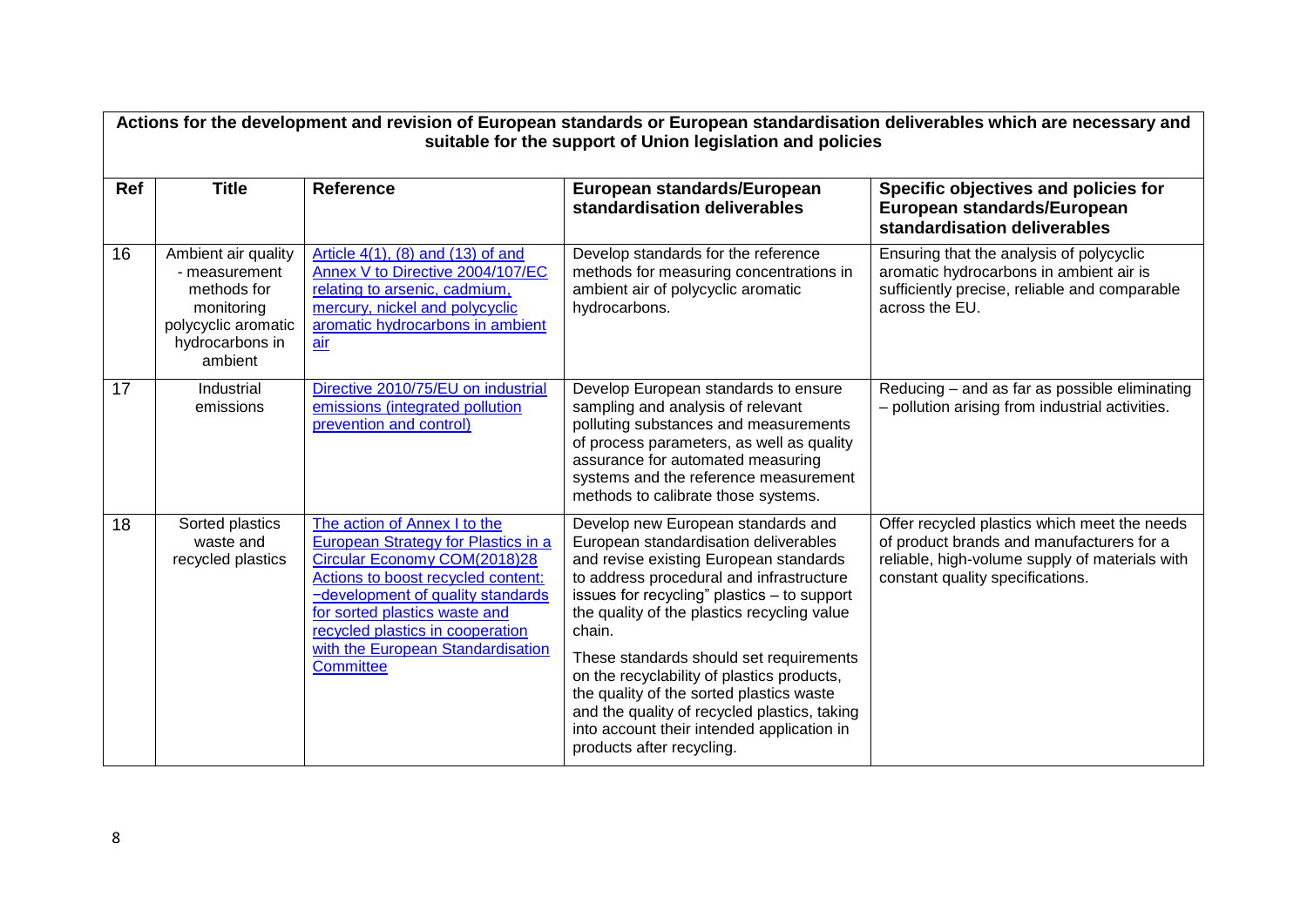|            | Actions for the development and revision of European standards or European standardisation deliverables which are necessary and<br>suitable for the support of Union legislation and policies |                                                                                                                                                                                                                                                                                                                                                                                             |                                                                                                                                                                                                          |                                                                                                                                                                                                                                                                                                             |  |
|------------|-----------------------------------------------------------------------------------------------------------------------------------------------------------------------------------------------|---------------------------------------------------------------------------------------------------------------------------------------------------------------------------------------------------------------------------------------------------------------------------------------------------------------------------------------------------------------------------------------------|----------------------------------------------------------------------------------------------------------------------------------------------------------------------------------------------------------|-------------------------------------------------------------------------------------------------------------------------------------------------------------------------------------------------------------------------------------------------------------------------------------------------------------|--|
| <b>Ref</b> | <b>Title</b>                                                                                                                                                                                  | <b>Reference</b>                                                                                                                                                                                                                                                                                                                                                                            | European standards/European<br>standardisation deliverables                                                                                                                                              | Specific objectives and policies for<br>European standards/European<br>standardisation deliverables                                                                                                                                                                                                         |  |
| 19         | Materials in<br>contact with<br>drinking water                                                                                                                                                | <b>DIRECTIVE (EU) 2020/2184 OF</b><br>THE EUROPEAN PARLIAMENT<br>AND OF THE COUNCIL of 16<br>December 2020 on the quality of<br>water intended for human<br>consumption (recast)                                                                                                                                                                                                            | Develop new European standards with<br>regard to analytical methods for<br>determining substances migrating from<br>materials and methods for testing final<br>materials in contact with drinking water. | Protecting the quality of drinking water and<br>public health.<br>Materials in contact with drinking water can<br>impact its quality (e.g. by leaching<br>substances).<br>Analytical and testing methods need to be<br>developed to ensure that final materials in<br>contact with drinking water are safe. |  |
| 20         | Wastewater<br>treatment                                                                                                                                                                       | <b>Council Directive concerning</b><br>urban waste water treatment<br>(91/271/EEC) and Regulation (EU)<br>No 305/2011 laying down<br>harmonised conditions for the<br>marketing of construction products<br>as amended by <b>Commission</b><br><b>Delegated Regulation (EU) No</b><br>568/2014, Commission Delegated<br>Regulation (EU) No 574/2014 and<br><b>Regulation (EU) 2019/1020</b> | Revise existing standard EN 12566:<br>Small wastewater treatment systems for<br>up to 50 PT in seven parts.                                                                                              | Improving environmental protection and<br>reducing health risks.                                                                                                                                                                                                                                            |  |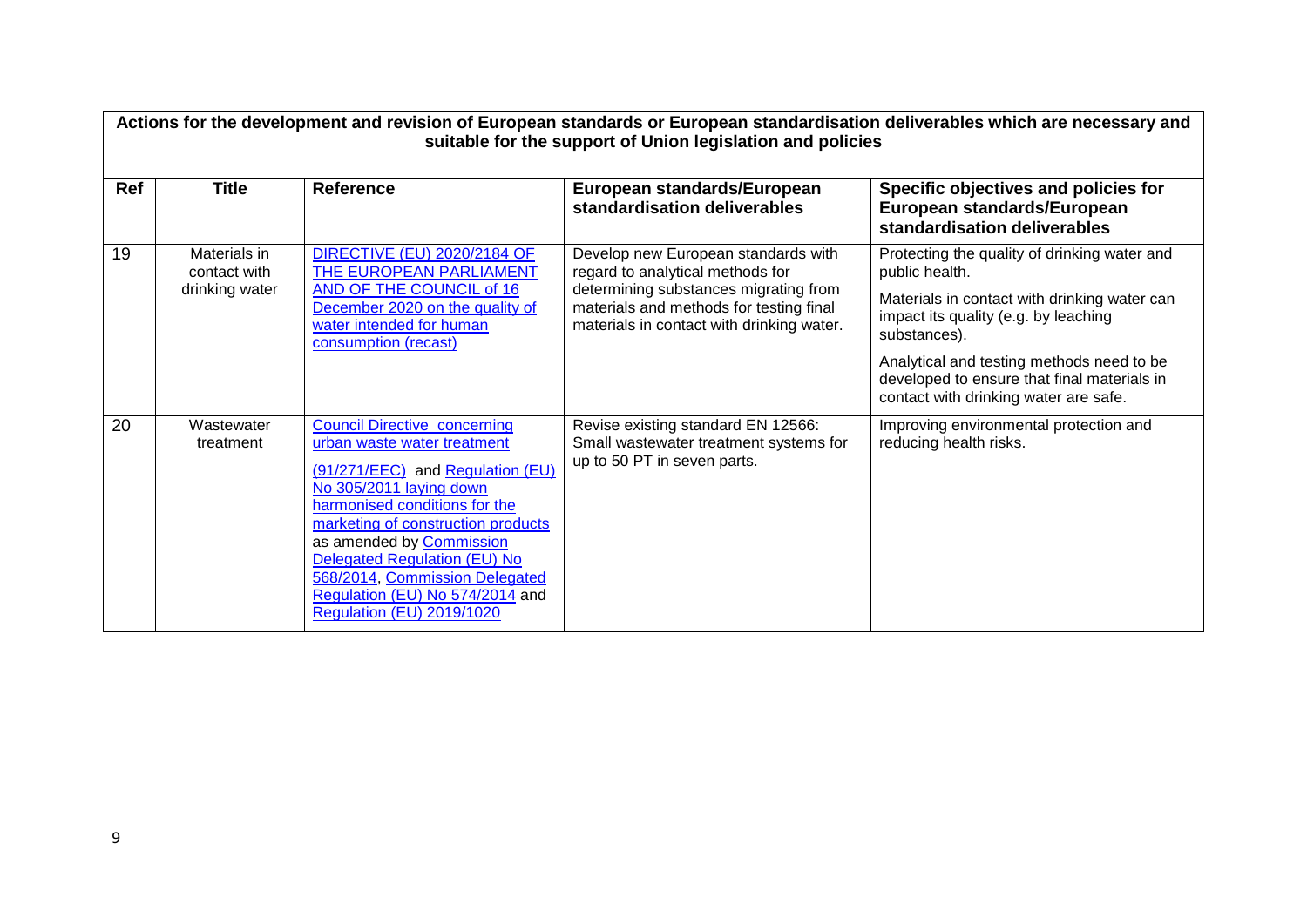|     | Actions for the development and revision of European standards or European standardisation deliverables which are necessary and<br>suitable for the support of Union legislation and policies |                                                                                                                                                                                                                                                                                                                                                              |                                                                                                                                                                                                                                                                                                                                                                        |                                                                                                                                                                                                                                        |  |
|-----|-----------------------------------------------------------------------------------------------------------------------------------------------------------------------------------------------|--------------------------------------------------------------------------------------------------------------------------------------------------------------------------------------------------------------------------------------------------------------------------------------------------------------------------------------------------------------|------------------------------------------------------------------------------------------------------------------------------------------------------------------------------------------------------------------------------------------------------------------------------------------------------------------------------------------------------------------------|----------------------------------------------------------------------------------------------------------------------------------------------------------------------------------------------------------------------------------------|--|
| Ref | <b>Title</b>                                                                                                                                                                                  | <b>Reference</b>                                                                                                                                                                                                                                                                                                                                             | European standards/European<br>standardisation deliverables                                                                                                                                                                                                                                                                                                            | Specific objectives and policies for<br>European standards/European<br>standardisation deliverables                                                                                                                                    |  |
| 21  | Natural<br>refrigerants                                                                                                                                                                       | Regulation (EU) No 517/2014 of<br>the European Parliament and of<br>the Council of 16 April 2014 on<br>fluorinated greenhouse gases and<br>repealing Regulation (EC) No<br>842/2006                                                                                                                                                                          | Develop a new standard on the<br>requirements and risk analysis process<br>for refrigerating systems operated with<br>flammable refrigerants that are used in<br>road transport of temperature-sensitive<br>goods.<br>Revise EN 378-1, EN 378-2 and EN 378-<br>3 and create a completely new part 5 on<br>safety classification and information about<br>refrigerants. | Ensuring an easier and bigger uptake of<br>natural refrigerants in the RAC sector, which<br>would reduce the environmental impact of<br>such appliances.<br>Indirectly, this can make EU companies in<br>this sector more competitive. |  |
| 22  | Fertilising products                                                                                                                                                                          | Regulation (EU) 2019/1009 laying<br>down rules on the making available<br>on the market of EU fertilising<br>products and C (2020)612<br><b>Commission implementing</b><br>Decision on a standardisation<br>request to the European<br>Committee for Standardisation as<br>regards the EU fertilising products<br>in support of Regulation (EU)<br>2019/1009 | Develop new European standards,<br>update existing standardisation<br>deliverables and adapt the Commission<br>work programme implementing Decision<br>C(2020)612 for delivering timely and<br>state-of-the-art standards.                                                                                                                                             | Making fertilisers available on the single<br>market and setting uniform conditions for<br>making fertilisers made from such recycled or<br>organic materials available on the entire<br>single market.                                |  |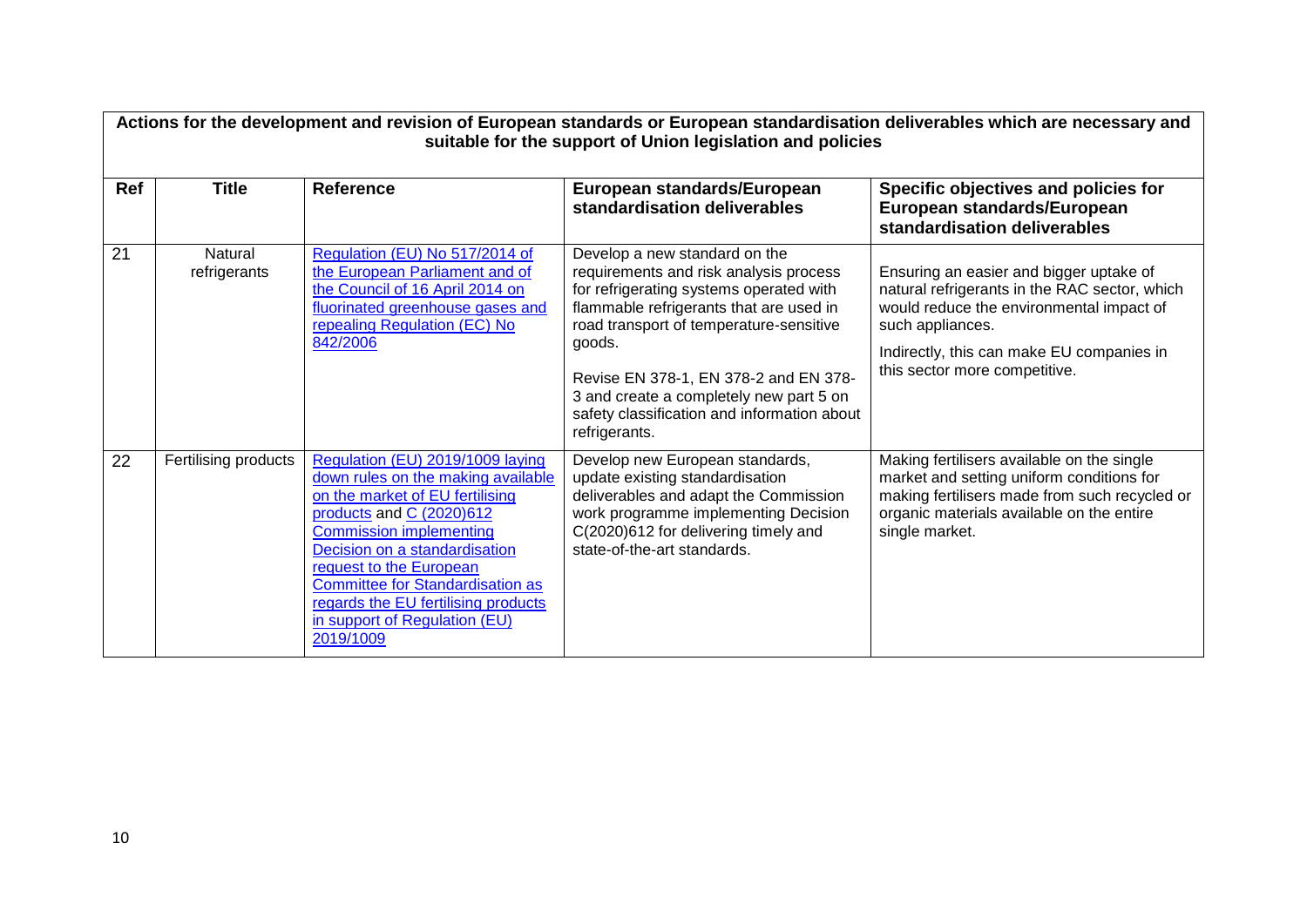|     | Actions for the development and revision of European standards or European standardisation deliverables which are necessary and<br>suitable for the support of Union legislation and policies |                                                                                                                                                                                                                                        |                                                                                                                                                                                                                                                                         |                                                                                                                                                                                                                                    |  |
|-----|-----------------------------------------------------------------------------------------------------------------------------------------------------------------------------------------------|----------------------------------------------------------------------------------------------------------------------------------------------------------------------------------------------------------------------------------------|-------------------------------------------------------------------------------------------------------------------------------------------------------------------------------------------------------------------------------------------------------------------------|------------------------------------------------------------------------------------------------------------------------------------------------------------------------------------------------------------------------------------|--|
| Ref | <b>Title</b>                                                                                                                                                                                  | <b>Reference</b>                                                                                                                                                                                                                       | European standards/European<br>standardisation deliverables                                                                                                                                                                                                             | Specific objectives and policies for<br>European standards/European<br>standardisation deliverables                                                                                                                                |  |
| 23  | Food safety-<br>animal nutrition                                                                                                                                                              | Regulation (EU) 2017/625 on<br>official controls and other official<br>activities performed to ensure the<br>application of food and feed law,<br>rules on animal health and welfare,<br>plant health and plant protection<br>products | Develop new European standards with<br>regard to analytical methods in the field of<br>animal nutrition as regards:<br>- banned additives<br>- contaminants (metals, plant toxins,<br>mycotoxins)<br>- authorised additives<br>- radioactivity<br>- packaging materials | Establishing standardised methods of<br>analysis is of utmost importance to guarantee<br>(i) uniform application and control of<br>European legislation in all EU Member States<br>and (ii) a high degree of feed and food safety. |  |
| 24  | Food safety<br>contaminants in<br>food                                                                                                                                                        | Regulation (EU) 2017/625 on<br>official controls and other official<br>activities performed to ensure the<br>application of food and feed law,<br>rules on animal health and welfare,<br>plant health and plant protection<br>products | Develop new European standards<br>regarding analytical methods in the field<br>of food safety legislation as regards<br>processing contaminants (such as<br>acrylamide, perchlorate, furans, 3-<br>monochloropropane diol, and glycidyl<br>esters) in food.             | Establishing standardised methods of<br>analysis is of utmost importance to guarantee<br>(i) uniform application and control of<br>European legislation in all EU Member States<br>and (ii) a high degree of food safety.          |  |
| 25  | Food safety-<br>metals in food                                                                                                                                                                | Regulation (EU) 2017/625 on<br>official controls and other official<br>activities performed to ensure the<br>application of food and feed law,<br>rules on animal health and welfare,<br>plant health and plant protection<br>products | Develop new European standards<br>regarding analytical methods in the field<br>of food safety legislation as regards<br>metals (such as nickel, chromium VI) in<br>food                                                                                                 | Establishing standardised methods of<br>analysis is of utmost importance to guarantee<br>(i) uniform application and control of<br>European legislation in all EU Member States<br>and (ii) a high degree of food safety.          |  |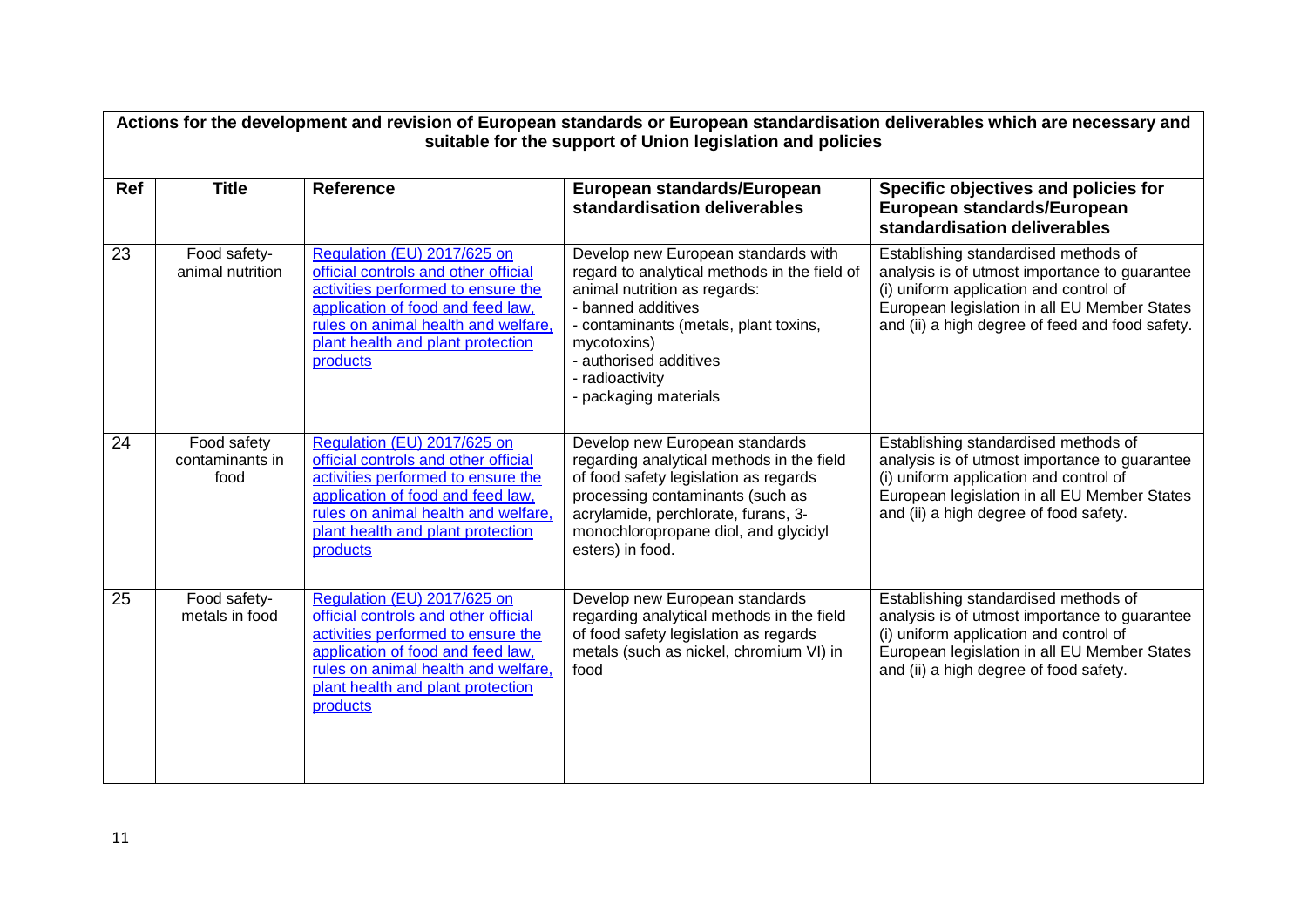|     | Actions for the development and revision of European standards or European standardisation deliverables which are necessary and<br>suitable for the support of Union legislation and policies |                                                                                                                                                                                                                                        |                                                                                                                                                                                                                  |                                                                                                                                                                                                                                                                       |  |
|-----|-----------------------------------------------------------------------------------------------------------------------------------------------------------------------------------------------|----------------------------------------------------------------------------------------------------------------------------------------------------------------------------------------------------------------------------------------|------------------------------------------------------------------------------------------------------------------------------------------------------------------------------------------------------------------|-----------------------------------------------------------------------------------------------------------------------------------------------------------------------------------------------------------------------------------------------------------------------|--|
| Ref | <b>Title</b>                                                                                                                                                                                  | <b>Reference</b>                                                                                                                                                                                                                       | European standards/European<br>standardisation deliverables                                                                                                                                                      | Specific objectives and policies for<br>European standards/European<br>standardisation deliverables                                                                                                                                                                   |  |
| 26  | Food safety-<br>mycotoxins and<br>plant toxins in food                                                                                                                                        | Regulation (EU) 2017/625 on<br>official controls and other official<br>activities performed to ensure the<br>application of food and feed law,<br>rules on animal health and welfare,<br>plant health and plant protection<br>products | Develop new European standards<br>regarding analytical methods in the field<br>of food safety legislation as regards<br>mycotoxins and plant toxins in food                                                      | Establishing standardised methods of<br>analysis is of utmost importance to guarantee<br>(i) uniform application and control of<br>European legislation in all EU Member States<br>and (ii) a high degree of food safety.                                             |  |
| 27  | Protection of ships<br>carrying liquefied<br>gases in bulk and<br>ships using gas as<br>a propellant                                                                                          | Directive 2014/90/EU on marine<br>equipment                                                                                                                                                                                            | Develop a new European standard for<br>testing fixed dry chemical powder and<br>related fire-extinguishing systems, to<br>protect ships carrying liquefied gases in<br>bulk and ships using gas as a propellant. | Improving maritime safety.<br>The International Maritime Organisation is<br>revising its guidelines for approving fixed dry<br>chemical powder fire-extinguishing systems<br>for protecting ships carrying liquefied gases in<br>bulk.                                |  |
|     |                                                                                                                                                                                               |                                                                                                                                                                                                                                        |                                                                                                                                                                                                                  | But so far, there is no validated test standard<br>for a jet and/or cable tray fire test. Developing<br>such a standard, in close coordination with<br>ISO, should improve maritime safety not only<br>for gas tankers but also for gas-propelled<br>passenger ships. |  |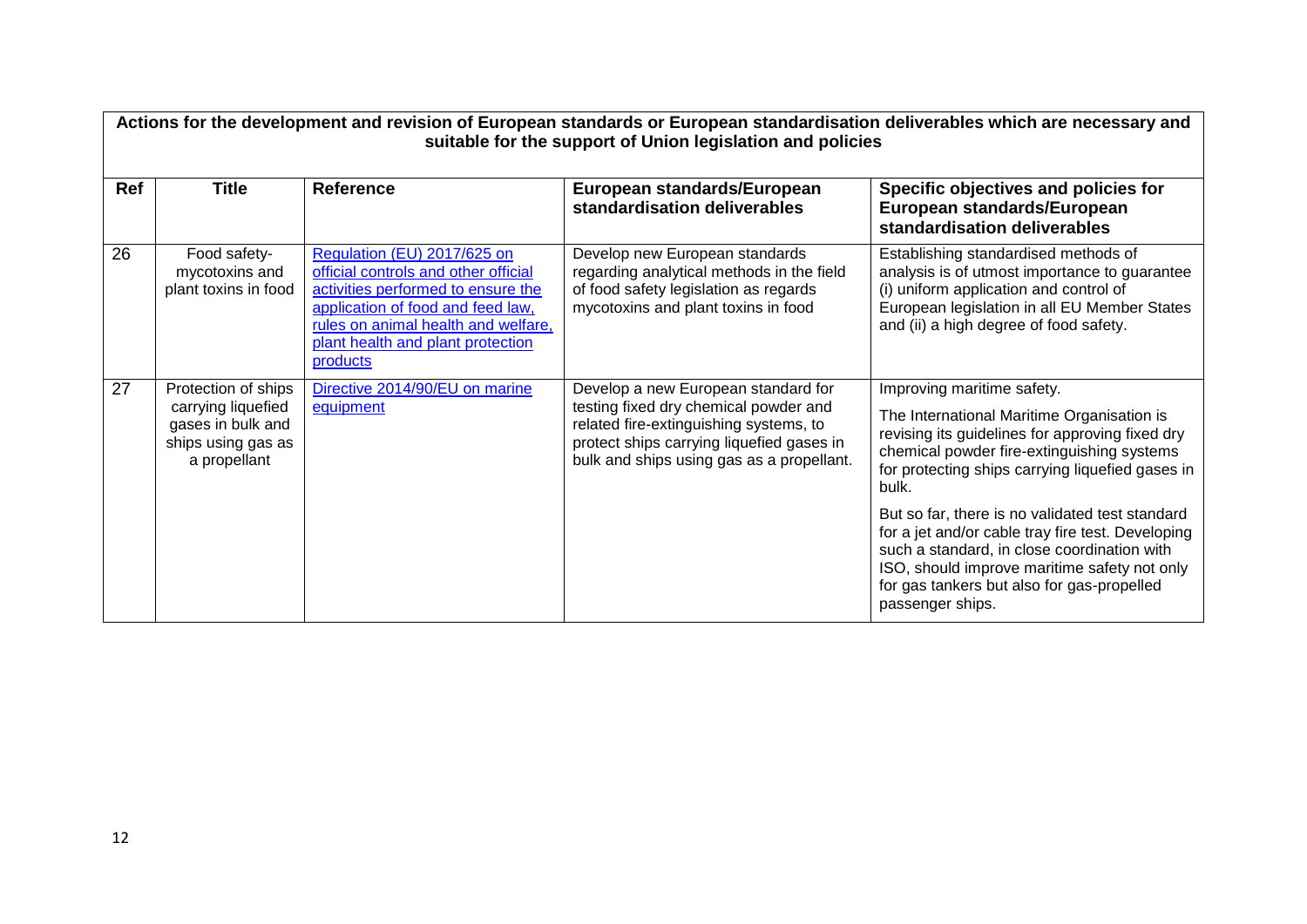|     | Actions for the development and revision of European standards or European standardisation deliverables which are necessary and<br>suitable for the support of Union legislation and policies |                                                                                                                                                                                                                                                                                                                                                                                      |                                                                                                                                                                                                              |                                                                                                                                                                                                                                                                                      |  |  |
|-----|-----------------------------------------------------------------------------------------------------------------------------------------------------------------------------------------------|--------------------------------------------------------------------------------------------------------------------------------------------------------------------------------------------------------------------------------------------------------------------------------------------------------------------------------------------------------------------------------------|--------------------------------------------------------------------------------------------------------------------------------------------------------------------------------------------------------------|--------------------------------------------------------------------------------------------------------------------------------------------------------------------------------------------------------------------------------------------------------------------------------------|--|--|
| Ref | <b>Title</b>                                                                                                                                                                                  | <b>Reference</b>                                                                                                                                                                                                                                                                                                                                                                     | European standards/European<br>standardisation deliverables                                                                                                                                                  | Specific objectives and policies for<br>European standards/European<br>standardisation deliverables                                                                                                                                                                                  |  |  |
| 28  | Climate-related<br>data                                                                                                                                                                       | Communication from the<br><b>Commission to the European</b><br>Parliament, the Council, the<br><b>European Economic and Social</b><br><b>Committee and the Committee of</b><br>the Regions Forging a climate-<br>resilient Europe - the new EU<br><b>Strategy on Adaptation to Climate</b><br>Change<br><b>COM/2021/82 final and</b><br>COM(2020) 66 A European<br>strategy for data | Develop standards ensuring data from<br>both the private and public sector are<br>recorded, collected and shared in a<br>comprehensive and uniform way.                                                      | Improving the accuracy of climate risk<br>assessment by providing data that quantify<br>disaster losses.                                                                                                                                                                             |  |  |
| 29  | Dynamic life-cycle<br>assessment for<br>estimating carbon<br>removals in<br>construction<br>products                                                                                          | <b>COM (2021) 572 EU Forest</b><br><b>Strategy Section 2.1.</b> and<br>COM (2021) 800 Sustainable<br>carbon cycles. Section 3.1.                                                                                                                                                                                                                                                     | Develop a standardized framework of<br>dynamic life-cycle assessment to account<br>more accurately for carbon removals<br>associated with carbon storage in<br>construction products.                        | The main objective is to reflect the progress<br>made in dynamic life-cycle assessment better<br>to acknowledge carbon storage in standards<br>for construction products, mainly when using<br>time-dependent characterization factors<br>applied to a dynamic life cycle inventory. |  |  |
| 30  | Ecodesign and<br>energy labelling of<br>computers                                                                                                                                             | <b>Commission Regulation (EU) No</b><br>617/2013 of 26 June 2013<br>implementing Directive<br>2009/125/EC of the European<br>Parliament and of the Council with<br>regard to ecodesign requirements<br>for computers and computer<br>servers                                                                                                                                         | Revise existing and develop new<br>standards for computers and servers,<br>through reliable, accurate and<br>reproducible measurement methods<br>which take into account the recognised<br>state of the art. | Reducing the energy consumption of<br>computers and computer servers.                                                                                                                                                                                                                |  |  |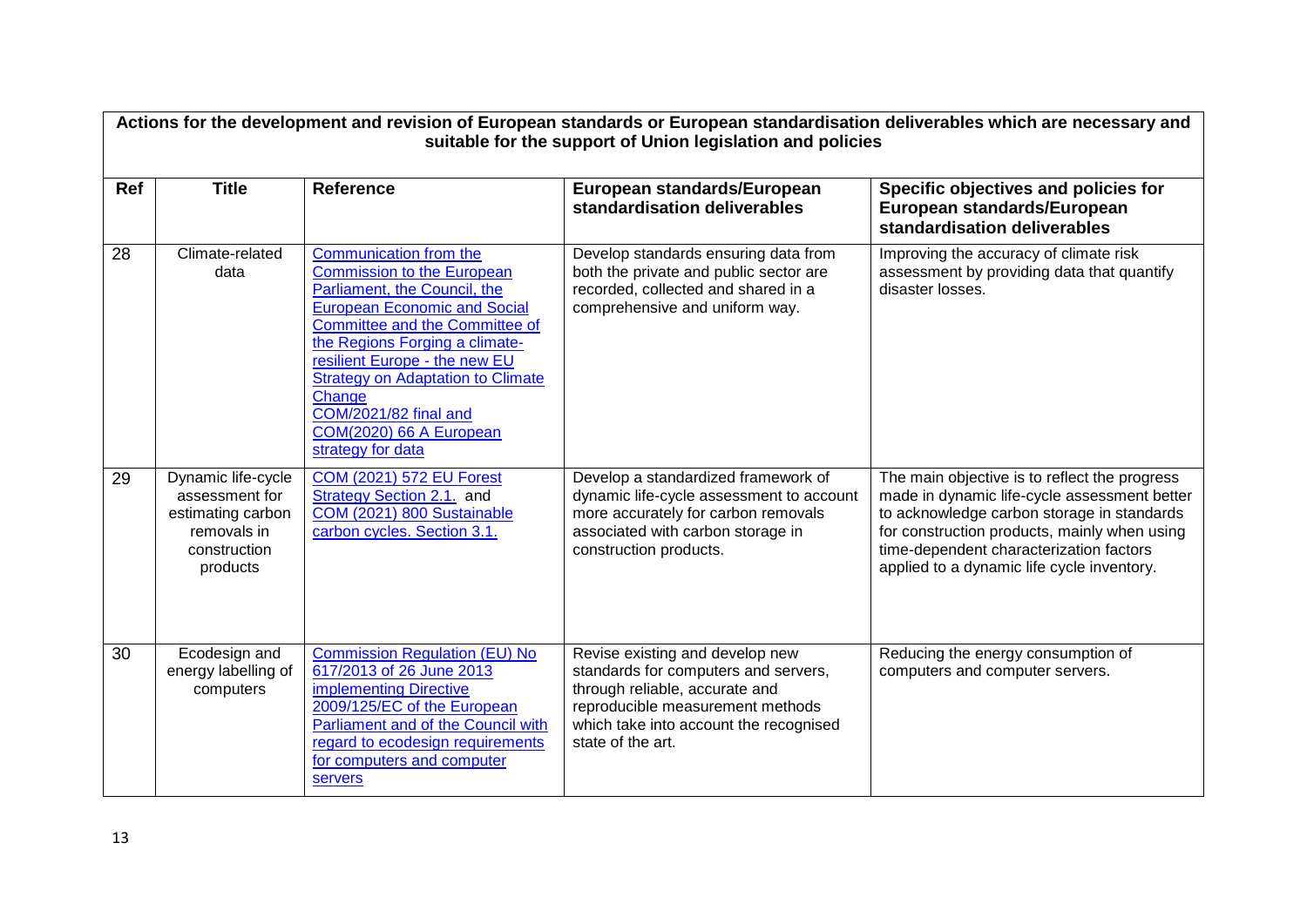|     | Actions for the development and revision of European standards or European standardisation deliverables which are necessary and<br>suitable for the support of Union legislation and policies |                                                                                                                                                                                                                                                                                                                                                                                                                       |                                                                                                                                                                                                                                                                                                               |                                                                                                                                                                                                                                                                     |  |
|-----|-----------------------------------------------------------------------------------------------------------------------------------------------------------------------------------------------|-----------------------------------------------------------------------------------------------------------------------------------------------------------------------------------------------------------------------------------------------------------------------------------------------------------------------------------------------------------------------------------------------------------------------|---------------------------------------------------------------------------------------------------------------------------------------------------------------------------------------------------------------------------------------------------------------------------------------------------------------|---------------------------------------------------------------------------------------------------------------------------------------------------------------------------------------------------------------------------------------------------------------------|--|
| Ref | <b>Title</b>                                                                                                                                                                                  | <b>Reference</b>                                                                                                                                                                                                                                                                                                                                                                                                      | European standards/European<br>standardisation deliverables                                                                                                                                                                                                                                                   | Specific objectives and policies for<br>European standards/European<br>standardisation deliverables                                                                                                                                                                 |  |
| 31  | Ecodesign and<br>energy labelling of<br>cooking<br>appliances                                                                                                                                 | <b>Commission Regulation (EU) No</b><br>66/2014 of 14 January 2014<br>implementing Directive<br>2009/125/EC of the European<br>Parliament and of the Council with<br>regard to ecodesign requirements<br>for domestic ovens, hobs and<br>range hoods                                                                                                                                                                  | Revise existing and develop new<br>standards for cooking appliances.                                                                                                                                                                                                                                          | Reducing the energy consumption of cooking<br>appliances.                                                                                                                                                                                                           |  |
| 32  | Ecodesign and<br>energy labelling of<br>electronic displays                                                                                                                                   | <b>Commission Regulation (EU)</b><br>2019/2021 of 1 October 2019<br>laying down ecodesign<br>requirements for electronic<br>displays pursuant to Directive<br>2009/125/EC and Commission<br><b>Delegated Regulation (EU)</b><br>2019/2013 of 11 March 2019<br>supplementing Regulation<br>(EU)2017/1369 of the European<br>Parliament and of the Council with<br>regard to energy labelling of<br>electronic displays | Revise existing and develop new<br>standards for electronic displays covering<br>high dynamic range (HDR) encoding<br>function and resolution levels above 4k<br>(or HD), setting a specific testing method<br>for behaviours of ABC, and adapting<br>verification methods for plastics additives<br>content. | Reducing the energy consumption of<br>electronic displays (televisions, monitors),<br>covering HDR and resolutions levels above<br>4k (or HD), by setting a specific testing<br>method for ABC and adapting verification<br>methods for plastics additives content. |  |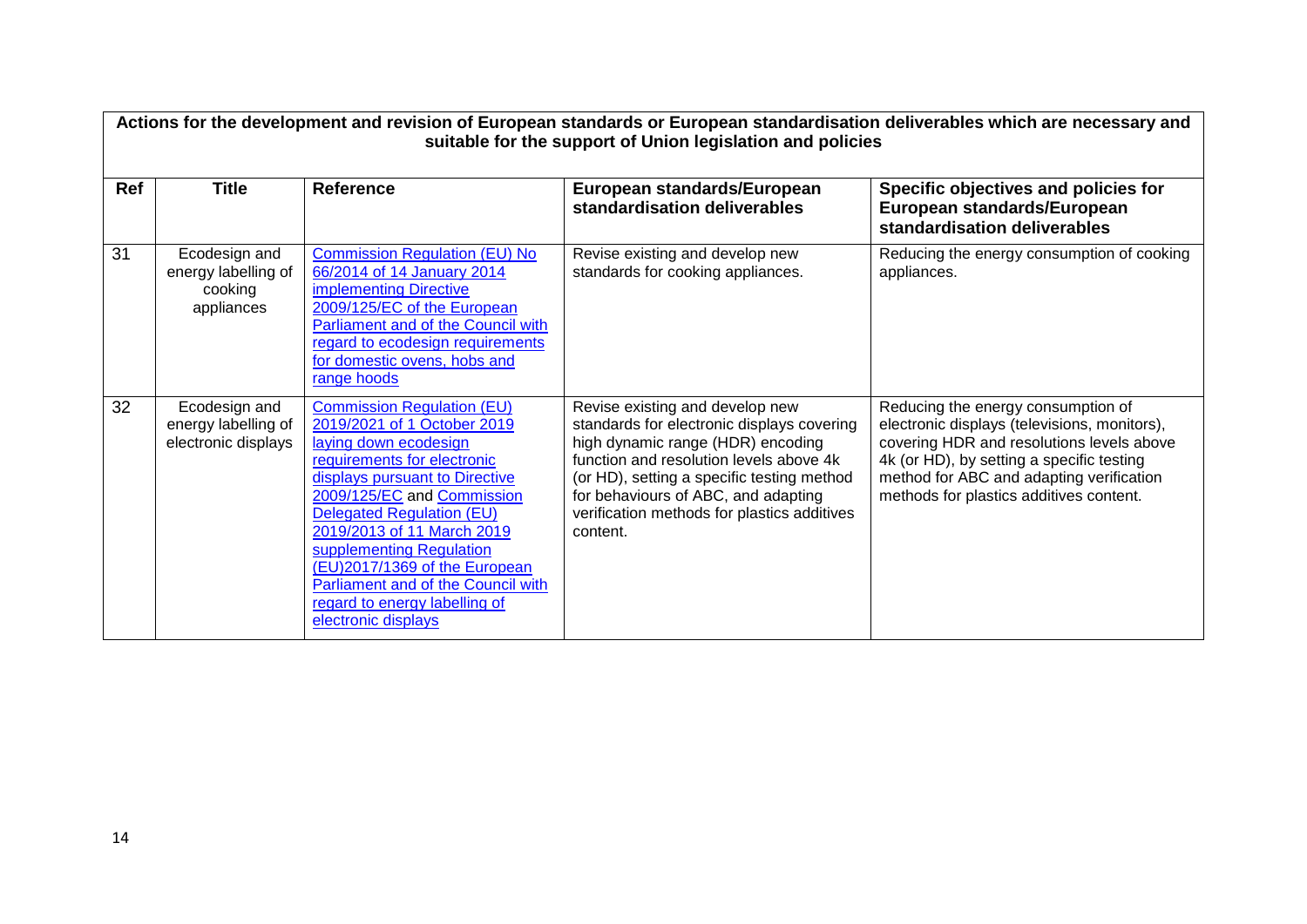| Actions for the development and revision of European standards or European standardisation deliverables which are necessary and<br>suitable for the support of Union legislation and policies |                                                                |                                                                                                                                                                                                                                                                                                                                                                                                                                                                            |                                                                                                                                                                                                                                                                                                                                               |                                                                                                                                |  |
|-----------------------------------------------------------------------------------------------------------------------------------------------------------------------------------------------|----------------------------------------------------------------|----------------------------------------------------------------------------------------------------------------------------------------------------------------------------------------------------------------------------------------------------------------------------------------------------------------------------------------------------------------------------------------------------------------------------------------------------------------------------|-----------------------------------------------------------------------------------------------------------------------------------------------------------------------------------------------------------------------------------------------------------------------------------------------------------------------------------------------|--------------------------------------------------------------------------------------------------------------------------------|--|
| Ref                                                                                                                                                                                           | <b>Title</b>                                                   | <b>Reference</b>                                                                                                                                                                                                                                                                                                                                                                                                                                                           | European standards/European<br>standardisation deliverables                                                                                                                                                                                                                                                                                   | Specific objectives and policies for<br>European standards/European<br>standardisation deliverables                            |  |
| 33                                                                                                                                                                                            | Ecodesign and<br>energy labelling of<br>light sources          | <b>Commission Regulation (EU)</b><br>2019/2020 of 1 October 2019<br>laying down ecodesign<br>requirements for light sources and<br>separate control gears pursuant to<br>Directive 2009/125/EC and<br><b>Commission Delegated Regulation</b><br>(EU) 2019/2015 of 11 March 2019<br>supplementing Regulation (EU)<br>2017/1369 of the European<br>Parliament and of the Council with<br>regard to energy labelling of light<br><b>sources</b>                               | Revise existing and develop new<br>standards covering procedures and<br>methods for measuring the required<br>parameters for:<br>fluorescent and high-intensity<br>discharge lamps<br>ballasts able to operate such<br>lamps<br>luminaires able to operate such<br>lamps<br>luminaires for office lighting<br>luminaires for street lighting. | Reducing the energy consumption of light<br>sources, yielding an estimated 41.9 TWh of<br>annual final energy savings in 2030. |  |
| 34                                                                                                                                                                                            | Ecodesign and<br>energy labelling of<br>local space<br>heaters | <b>Commission Regulation (EU)</b><br>2015/1188 of 28 April 2015<br>implementing Directive<br>2009/125/EC of the European<br>Parliament and of the Council with<br>regard to ecodesign requirements<br>for local space heaters and,<br><b>Commission Delegated Regulation</b><br>(EU) 2015/1186 of 24 April 2015<br>supplementing Directive<br>2010/30/EU of the European<br>Parliament and of the Council with<br>regard to the energy labelling of<br>local space heaters | Revise existing and develop new<br>standards for local space heaters.                                                                                                                                                                                                                                                                         | Reducing energy consumption and further<br>limiting the environmental impact of local<br>space heaters.                        |  |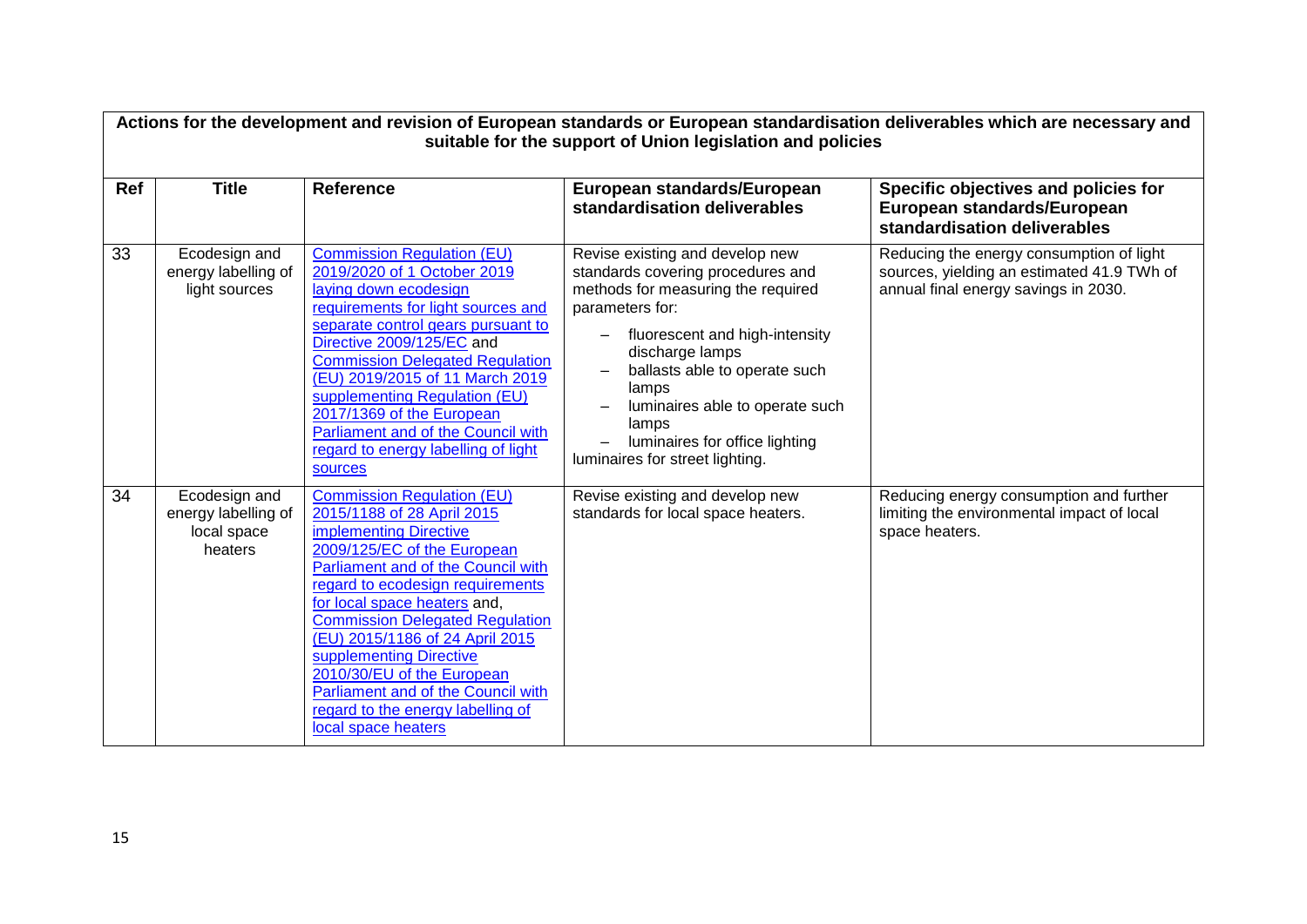| Ref | <b>Title</b>                                                                                     | <b>Reference</b>                                                                                                                                                                                                                                                                                                                                                                                                                                                     | European standards/European<br>standardisation deliverables                                                                                                                                                                                                                                       | Specific objectives and policies for<br>European standards/European<br>standardisation deliverables                                                                     |
|-----|--------------------------------------------------------------------------------------------------|----------------------------------------------------------------------------------------------------------------------------------------------------------------------------------------------------------------------------------------------------------------------------------------------------------------------------------------------------------------------------------------------------------------------------------------------------------------------|---------------------------------------------------------------------------------------------------------------------------------------------------------------------------------------------------------------------------------------------------------------------------------------------------|-------------------------------------------------------------------------------------------------------------------------------------------------------------------------|
| 35  | Ecodesign and<br>energy labelling of<br>refrigerating<br>appliances                              | <b>Commission Regulation (EU)</b><br>2019/2019 of 1 October 2019<br>laying down ecodesign<br>requirements for refrigerating<br>appliances pursuant to Directive<br>2009/125/EC of the European<br>Parliament and of the Council and<br>repealing Commission Regulation<br>(EC) No 643/2009                                                                                                                                                                           | Revise existing and develop new<br>standards for refrigerating<br>appliances, to support<br>measurement of the relevant<br>product parameters through<br>reliable, accurate and<br>reproducible measurement<br>methods, which consider the<br>recognised state-of-the-art<br>measurement methods. | Reducing the energy consumption of<br>refrigerating appliances, yielding an<br>estimated 10 TWh of annual final energy<br>savings in 2030.                              |
| 36  | Ecodesign and<br>energy labelling of<br>refrigerating<br>appliances with<br>direct sale function | <b>Commission Regulation (EU)</b><br>2019/2024 laying down ecodesign<br>requirements for refrigerating<br>appliances with a direct sales<br>function pursuant to Directive<br>2009/125/EC and Commission<br>Delegated Regulation (EU)<br>2019/2018 of 11 March 2019<br>supplementing Regulation (EU)<br>2017/1369 of the European<br>Parliament and of the Council with<br>regard to energy labelling of<br>refrigerating appliances with a<br>direct sales function | Revise existing and develop new<br>standards for refrigerating appliances with<br>a direct sales function, covering methods<br>and calculations for measuring the<br>required parameters.                                                                                                         | Reducing the energy consumption of<br>refrigerating appliances with a direct sales<br>function, yielding an estimated 48 TWh of<br>annual final energy savings in 2030. |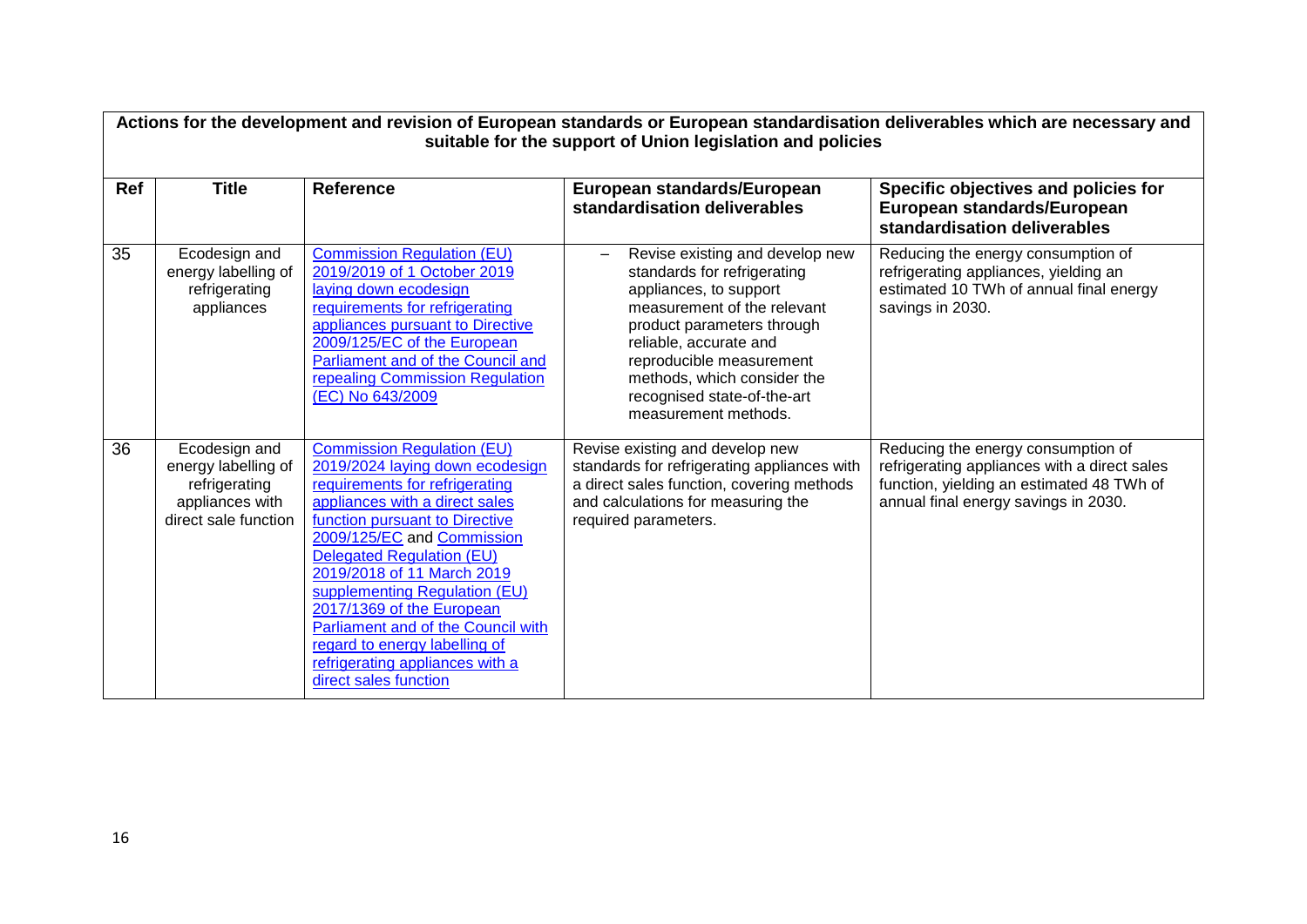|            | Actions for the development and revision of European standards or European standardisation deliverables which are necessary and<br>suitable for the support of Union legislation and policies |                                                                                                                                                                                                                                                                                                                                                                                                                                                                                                                                                                     |                                                                                                                                                                                                                                                                                                                      |                                                                                                                                                                                                                                                                                                |  |
|------------|-----------------------------------------------------------------------------------------------------------------------------------------------------------------------------------------------|---------------------------------------------------------------------------------------------------------------------------------------------------------------------------------------------------------------------------------------------------------------------------------------------------------------------------------------------------------------------------------------------------------------------------------------------------------------------------------------------------------------------------------------------------------------------|----------------------------------------------------------------------------------------------------------------------------------------------------------------------------------------------------------------------------------------------------------------------------------------------------------------------|------------------------------------------------------------------------------------------------------------------------------------------------------------------------------------------------------------------------------------------------------------------------------------------------|--|
| <b>Ref</b> | <b>Title</b>                                                                                                                                                                                  | <b>Reference</b>                                                                                                                                                                                                                                                                                                                                                                                                                                                                                                                                                    | European standards/European<br>standardisation deliverables                                                                                                                                                                                                                                                          | Specific objectives and policies for<br>European standards/European<br>standardisation deliverables                                                                                                                                                                                            |  |
| 37         | Ecodesign and<br>energy labelling of<br>vacuum cleaners                                                                                                                                       | <b>Commission Regulation (EU) No</b><br>666/2013 of 8 July 2013<br>implementing Directive<br>2009/125/EC of the European<br>Parliament and of the Council with<br>regard to ecodesign requirements<br>for vacuum cleaners                                                                                                                                                                                                                                                                                                                                           | Revise existing and develop new<br>standards for vacuum cleaners to support<br>measurement of the relevant product<br>parameters, through reliable, accurate<br>and reproducible measurement methods<br>which consider the recognised state-of-<br>the-art measurement methods.                                      | Reducing the energy consumption of vacuum<br>cleaners during their usage phase.                                                                                                                                                                                                                |  |
| 38         | Ecodesign and<br>energy labelling of<br>space heaters                                                                                                                                         | <b>Commission Regulation (EU) No</b><br>813/2013 of 2 August 2013<br>implementing Directive<br>2009/125/EC of the European<br><b>Parliament and of the Council with</b><br>regard to ecodesign requirements<br>for space heaters and combination<br>heaters and Commission<br><b>Delegated Regulation (EU) No</b><br>811/2013 with regard to the energy<br>labelling of space heaters,<br>combination heaters, packages of<br>space heater, temperature control<br>and solar device and packages of<br>combination heater, temperature<br>control and solar device. | Revise existing and develop new<br>standards for space heaters and<br>combination heaters to support<br>measurement of the relevant product<br>parameters.<br>Through reliable, accurate and<br>reproducible measurement methods,<br>which take into account the recognised<br>state-of-the-art measurement methods. | Standardising energy consumption, sound<br>power level and nitrogen oxide emission<br>requirements for space heaters and<br>combination heaters throughout the EU.<br>This should help make the single market<br>operate better and improve the environmental<br>performance of these products |  |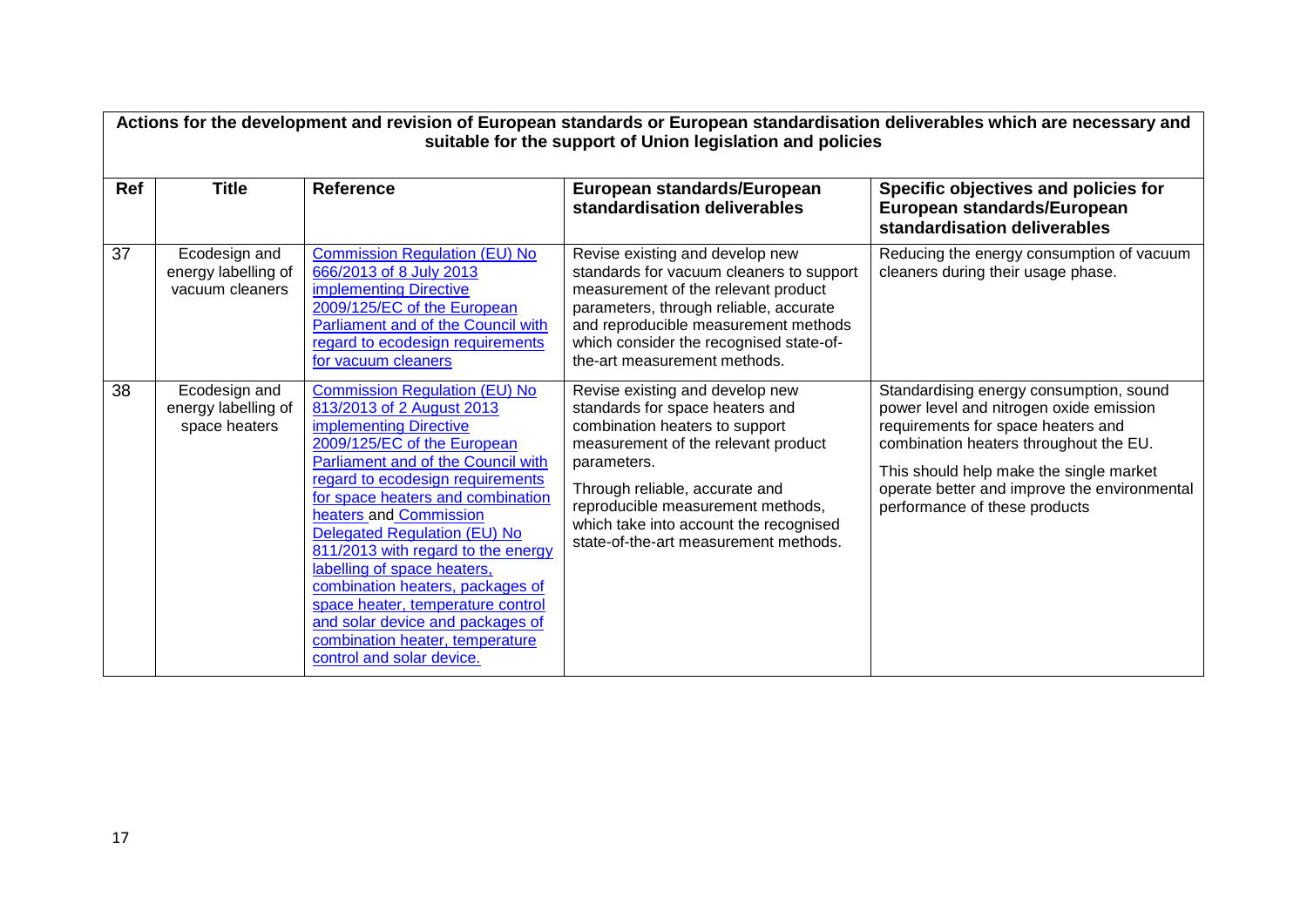| <b>Ref</b> | <b>Title</b>                                          | <b>Reference</b>                                                                                                                                                                                                                                                                                                                                                                                                                                                                                                                                                                                                                           | suitable for the support of Union legislation and policies<br>European standards/European<br>standardisation deliverables                                                                                                                                                                                   | Actions for the development and revision of European standards or European standardisation deliverables which are necessary and<br>Specific objectives and policies for<br>European standards/European<br>standardisation deliverables                                                                                                      |
|------------|-------------------------------------------------------|--------------------------------------------------------------------------------------------------------------------------------------------------------------------------------------------------------------------------------------------------------------------------------------------------------------------------------------------------------------------------------------------------------------------------------------------------------------------------------------------------------------------------------------------------------------------------------------------------------------------------------------------|-------------------------------------------------------------------------------------------------------------------------------------------------------------------------------------------------------------------------------------------------------------------------------------------------------------|---------------------------------------------------------------------------------------------------------------------------------------------------------------------------------------------------------------------------------------------------------------------------------------------------------------------------------------------|
| 39         | Ecodesign and<br>energy labelling of<br>water heaters | <b>Commission Regulation (EU) No</b><br>814/2013 of 2 August 2013<br>implementing Directive<br>2009/125/EC of the European<br>Parliament and of the Council with<br>regard to ecodesign requirements<br>for water heaters and hot water<br>storage tanks as amended by<br><b>Commission Regulation (EU)</b><br>2016/2282 of 30 November 2016<br>and Commission Delegated<br>Regulation (EU) No 812/2013<br>supplementing Directive<br>2010/30/EU of the European<br>Parliament and of the Council with<br>regard to the energy labelling of<br>water heaters, hot water storage<br>tanks and packages of water<br>heater and solar device. | Revise existing and develop new<br>standards for water heaters and hot water<br>storage tanks, to support measurement of<br>the relevant product parameters through<br>reliable, accurate and reproducible<br>measurement methods which consider<br>the recognised state-of-the-art<br>measurement methods. | Standardising energy consumption, sound<br>power level and nitrogen oxide emission<br>requirements for water heaters, and<br>requirements for standing losses by hot water<br>storage tanks throughout the EU.<br>This should help make the single market<br>operate better and improve the environmental<br>performance of these products. |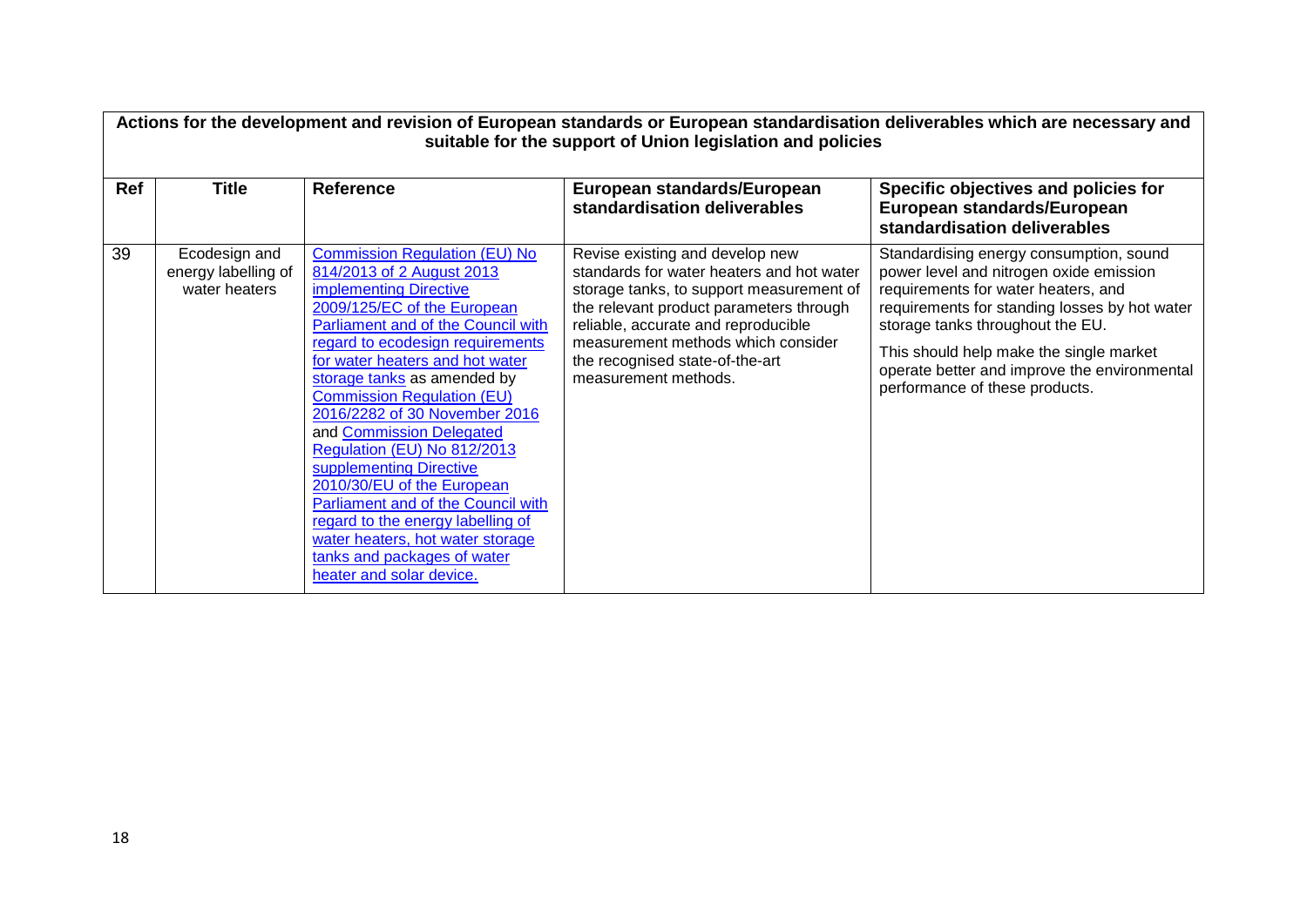|     | Actions for the development and revision of European standards or European standardisation deliverables which are necessary and<br>suitable for the support of Union legislation and policies |                                                                                                                                                                                                                                                                                                                                                                                                                                                                                                                          |                                                                                                                                                                                                                                                                                                                                     |                                                                                                                 |  |  |
|-----|-----------------------------------------------------------------------------------------------------------------------------------------------------------------------------------------------|--------------------------------------------------------------------------------------------------------------------------------------------------------------------------------------------------------------------------------------------------------------------------------------------------------------------------------------------------------------------------------------------------------------------------------------------------------------------------------------------------------------------------|-------------------------------------------------------------------------------------------------------------------------------------------------------------------------------------------------------------------------------------------------------------------------------------------------------------------------------------|-----------------------------------------------------------------------------------------------------------------|--|--|
| Ref | <b>Title</b>                                                                                                                                                                                  | <b>Reference</b>                                                                                                                                                                                                                                                                                                                                                                                                                                                                                                         | European standards/European<br>standardisation deliverables                                                                                                                                                                                                                                                                         | Specific objectives and policies for<br>European standards/European<br>standardisation deliverables             |  |  |
| 40  | Ecodesign and<br>energy labelling of<br>smartphones and<br>tablets                                                                                                                            | <b>Commission Regulation</b><br>PLAN/2020/9213 implementing<br>Directive 2009/125/EC of the<br><b>European Parliament and of the</b><br>Council with regard to ecodesign<br>requirements for smartphones and<br>tablets and Commission Delegated<br>Regulation PLAN/2020/9217<br>supplementing Regulation (EU)<br>2017/1369 of the European<br>Parliament and of the Council with<br>regard to energy labelling of<br>smartphones and tablets                                                                            | Develop new standards for smartphones<br>and tablets, to support the measurement<br>and calculation of the relevant product<br>parameters - through reliable, accurate<br>and reproducible measurement methods<br>which consider the recognised state-of-<br>the-art measurement methods.                                           | Reducing the environmental impacts<br>associated with smartphones and tablets                                   |  |  |
| 41  | Ecodesign and<br>energy labelling of<br>photovoltaic<br>products<br>(modules,<br>inverters and<br>systems)                                                                                    | <b>Commission Regulation</b><br>PLAN/2020/7002 implementing<br>Directive 2009/125/EC of the<br><b>European Parliament and of the</b><br>Council with regard to ecodesign<br>requirements for photovoltaic<br>products (modules, inverters and<br>systems) and Commission<br><b>Delegated Regulation</b><br>PLAN/2020/7007 supplementing<br>Regulation (EU) 2017/1369 of the<br>European Parliament and of the<br>Council with regard to energy<br>labelling of photovoltaic products<br>(modules, inverters and systems) | Develop new standards for photovoltaic<br>products (modules, inverters and<br>systems), to support the measurement<br>and calculation of the relevant product<br>parameters - through reliable, accurate<br>and reproducible measurement methods<br>which take into account the recognised<br>state-of-the-art measurement methods. | Reducing the environmental impacts<br>associated with photovoltaic products<br>(modules, inverters and systems) |  |  |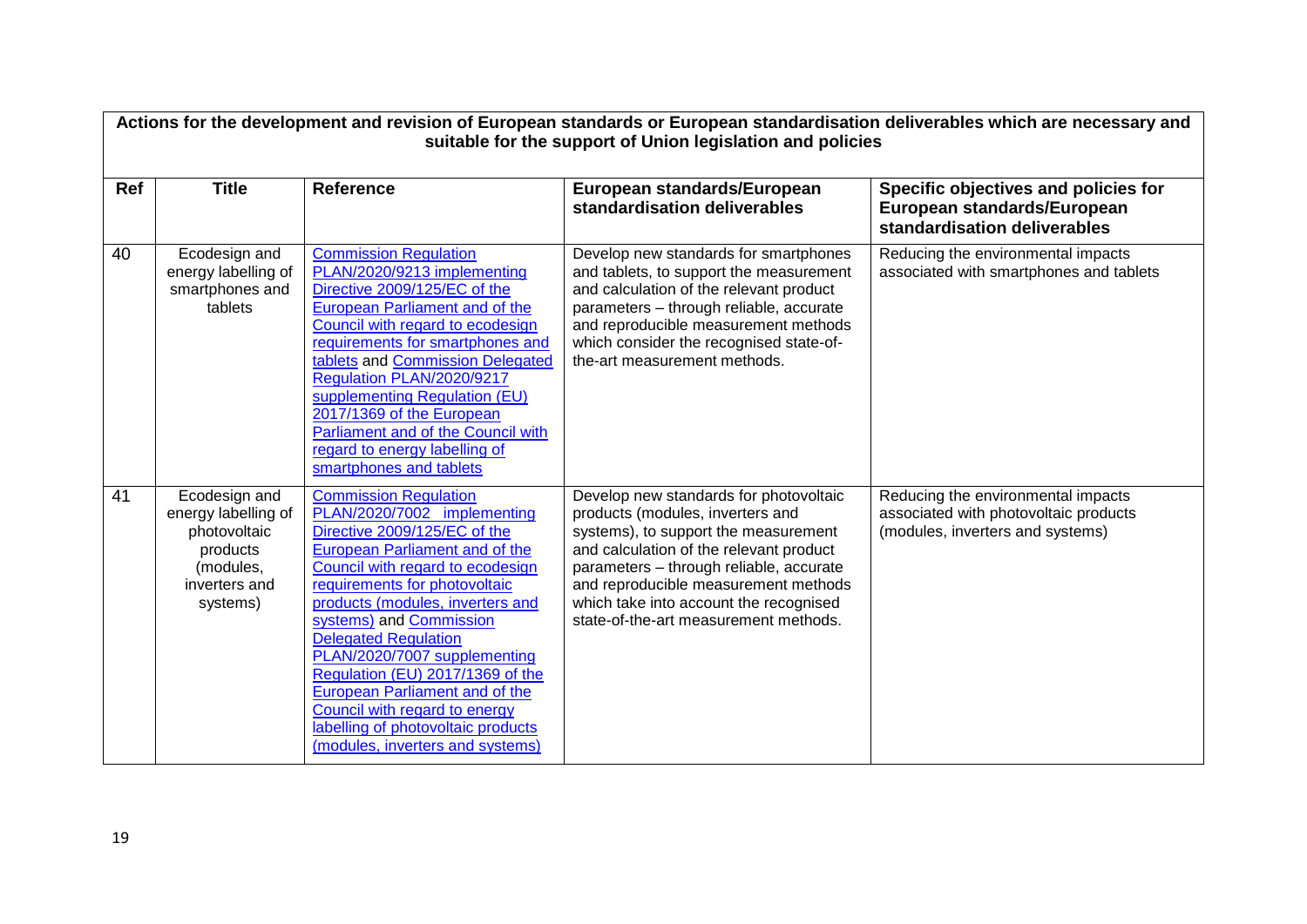|     | Actions for the development and revision of European standards or European standardisation deliverables which are necessary and<br>suitable for the support of Union legislation and policies |                                                                                                                                                                                                                                                                                                                                                                                                                                                                                                          |                                                                                                                                                                                                                                                                                                                                                                                                                                                                                                                                                                                       |                                                                                                                                                                                                                                                                                                    |  |  |
|-----|-----------------------------------------------------------------------------------------------------------------------------------------------------------------------------------------------|----------------------------------------------------------------------------------------------------------------------------------------------------------------------------------------------------------------------------------------------------------------------------------------------------------------------------------------------------------------------------------------------------------------------------------------------------------------------------------------------------------|---------------------------------------------------------------------------------------------------------------------------------------------------------------------------------------------------------------------------------------------------------------------------------------------------------------------------------------------------------------------------------------------------------------------------------------------------------------------------------------------------------------------------------------------------------------------------------------|----------------------------------------------------------------------------------------------------------------------------------------------------------------------------------------------------------------------------------------------------------------------------------------------------|--|--|
| Ref | <b>Title</b>                                                                                                                                                                                  | <b>Reference</b>                                                                                                                                                                                                                                                                                                                                                                                                                                                                                         | European standards/European<br>standardisation deliverables                                                                                                                                                                                                                                                                                                                                                                                                                                                                                                                           | Specific objectives and policies for<br>European standards/European<br>standardisation deliverables                                                                                                                                                                                                |  |  |
| 42  | Ecodesign of air-<br>to-air air<br>conditioners and<br>heat pumps                                                                                                                             | <b>Commission Regulation (EU) No</b><br>206/2012 of 6 March 2012<br>implementing Directive<br>2009/125/EC of the European<br>Parliament and of the Council with<br>regard to ecodesign requirements<br>for air conditioners and comfort<br>fans as amended by Commission<br>Regulation (EU) 2016/2282 of 30<br>November 2016                                                                                                                                                                             | Revise existing and develop new<br>standards for air-to-air air conditioners<br>and heat pumps, through reliable,<br>accurate and reproducible measurement<br>methods, which consider the recognised<br>state of the art.                                                                                                                                                                                                                                                                                                                                                             | Reducing the energy consumption of air-to-air<br>air conditioners and heat pumps in their<br>usage phase, as well as their sound power<br>level.                                                                                                                                                   |  |  |
| 43  | Ecodesign of<br>electric motors                                                                                                                                                               | <b>Commission Regulation (EU)</b><br>2019/1781 of 1 October 2019<br>laying down ecodesign<br>requirements for electric motors<br>and variable speed drives pursuant<br>to Directive 2009/125/EC of the<br><b>European Parliament and of the</b><br>Council, amending Regulation (EC)<br>No 641/2009 with regard to<br>ecodesign requirements for<br>glandless standalone circulators<br>and glandless circulators<br>integrated into products and<br>repealing Commission Regulation<br>(EC) No 640/2009 | Revise the existing standards along with<br>the following elements:<br>(1) setting resource efficiency<br>requirements, including identification and<br>reuse of rare earth in permanent magnet<br>motors;<br>(2) the level of verification tolerances;<br>(3) method and energy classes for<br>motors with a rated voltage above 1000<br>V;<br>(4) combinations of motors and variable<br>speed drives sold together, as well as<br>integrated variable speed drives (compact<br>drives);<br>(5) adding other types of motors to the<br>scope, including permanent magnet<br>motors. | Providing repeatable, reproducible, cost-<br>effective and practice-relevant test methods<br>for measuring the energy consumption of<br>electric motors.<br>With a view to reducing their energy loss rate,<br>thus contributing to the functioning of the<br>single market and to energy savings. |  |  |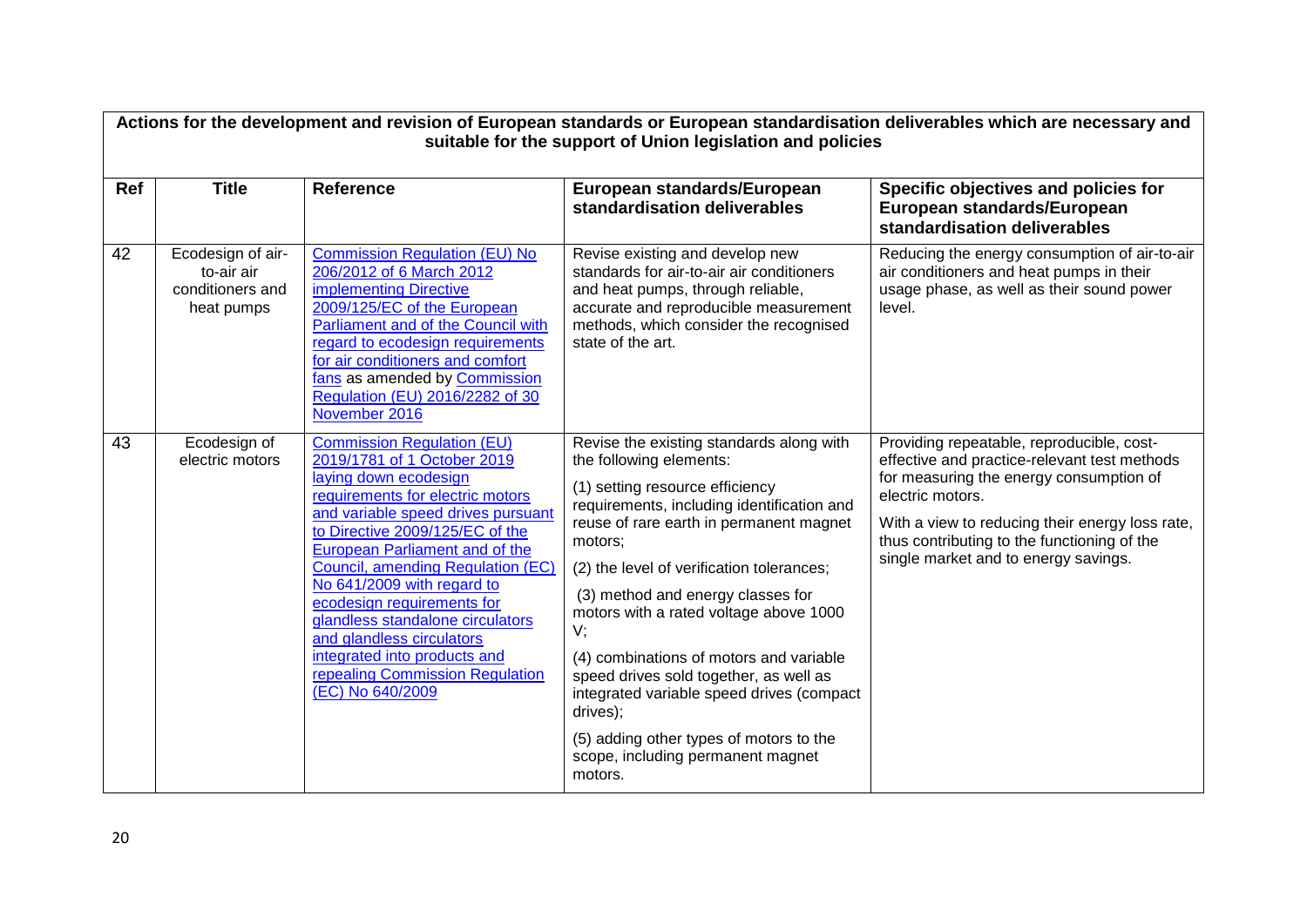|     | Actions for the development and revision of European standards or European standardisation deliverables which are necessary and<br>suitable for the support of Union legislation and policies |                                                                                                                                                                                                                                                                                                                                                                                                                        |                                                                                                                                                                                                                                                                                                    |                                                                                                                                                                                   |  |
|-----|-----------------------------------------------------------------------------------------------------------------------------------------------------------------------------------------------|------------------------------------------------------------------------------------------------------------------------------------------------------------------------------------------------------------------------------------------------------------------------------------------------------------------------------------------------------------------------------------------------------------------------|----------------------------------------------------------------------------------------------------------------------------------------------------------------------------------------------------------------------------------------------------------------------------------------------------|-----------------------------------------------------------------------------------------------------------------------------------------------------------------------------------|--|
| Ref | <b>Title</b>                                                                                                                                                                                  | <b>Reference</b>                                                                                                                                                                                                                                                                                                                                                                                                       | European standards/European<br>standardisation deliverables                                                                                                                                                                                                                                        | Specific objectives and policies for<br>European standards/European<br>standardisation deliverables                                                                               |  |
| 44  | Ecodesign of<br>electrical and<br>electronic<br>household and<br>office equipment                                                                                                             | Draft proposal for a COMMISSION<br>REGULATION (EU) / laying<br>down ecodesign requirements for<br>off mode, standby, and networked<br>standby energy consumption of<br>electrical and electronic household<br>and office equipment pursuant to<br>Directive 2009/125/EC of the<br><b>European Parliament and of the</b><br><b>Council and repealing Commission</b><br>Regulations (EC) No 1275/2008 -<br>PLAN/2016/444 | Revise existing and develop new<br>standards for electrical and electronic<br>household and office equipment.                                                                                                                                                                                      | Reducing standby off mode and networked<br>standby energy consumption of electrical and<br>electronic household and office equipment.                                             |  |
| 45  | Ecodesign of<br>external power<br>supplies                                                                                                                                                    | <b>Commission Regulation (EU)</b><br>2019/1782 of 1 October 2019<br>laying down ecodesign<br>requirements for external power<br>supplies pursuant to Directive<br>2009/125/EC of the European<br>Parliament and of the Council and<br>repealing Commission Regulation<br>(EC) No 278/2009                                                                                                                              | Revise existing and develop new<br>standards for external power supplies to<br>support measurement of the relevant<br>product parameters.<br>Through reliable, accurate and<br>reproducible measurement methods<br>which take into account the recognised<br>state-of-the-art measurement methods. | The main objective is to standardise the<br>energy consumption of external power<br>supplies, thus contributing to the functioning<br>of the single market and to energy savings. |  |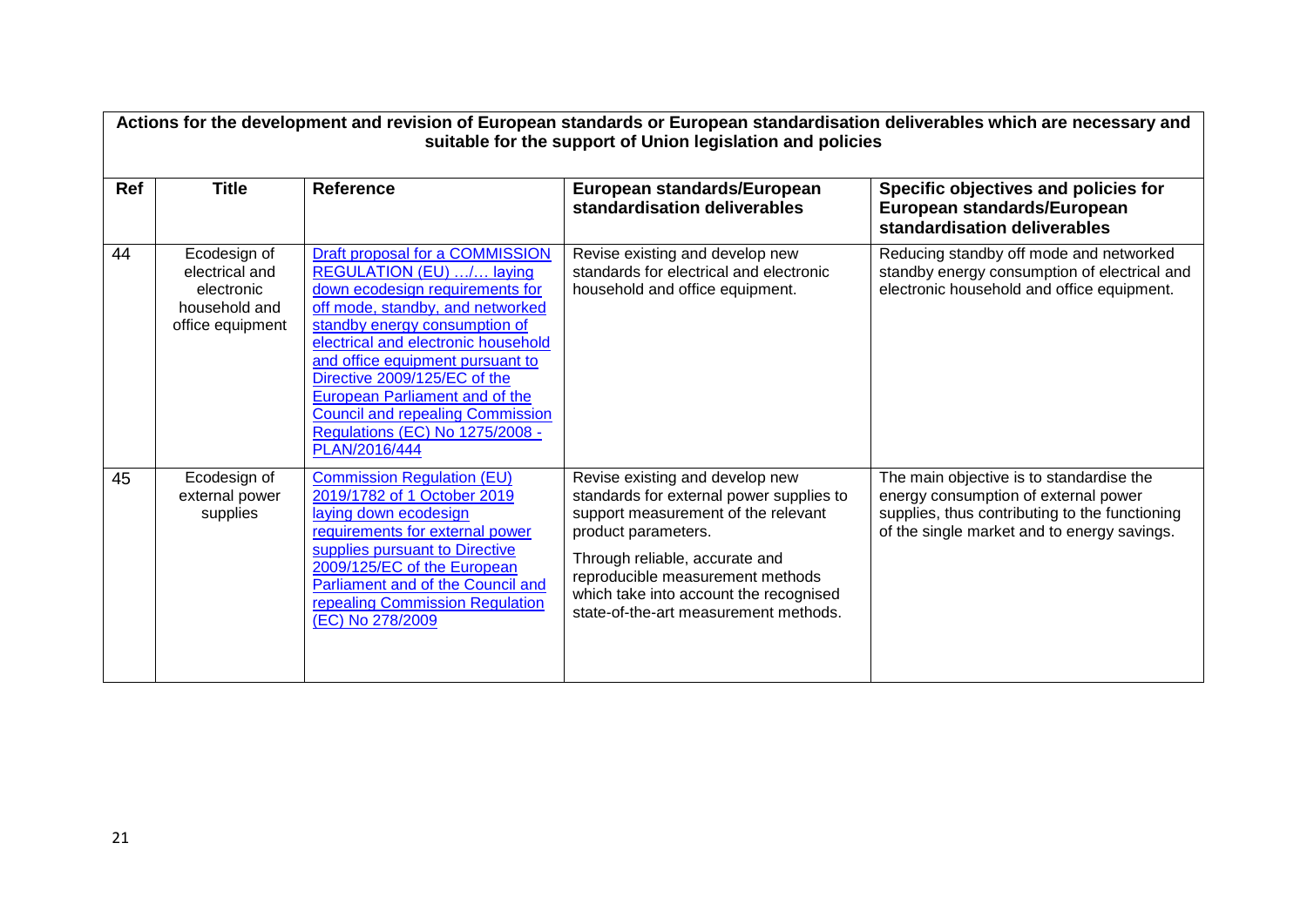|     | Actions for the development and revision of European standards or European standardisation deliverables which are necessary and<br>suitable for the support of Union legislation and policies |                                                                                                                                                                                                                                                                                                                                                                                                                                                                |                                                                                                                                                                                                                                                                                                                                                                                                                                                                                                                     |                                                                                                                                                                                                                                                                                                    |  |
|-----|-----------------------------------------------------------------------------------------------------------------------------------------------------------------------------------------------|----------------------------------------------------------------------------------------------------------------------------------------------------------------------------------------------------------------------------------------------------------------------------------------------------------------------------------------------------------------------------------------------------------------------------------------------------------------|---------------------------------------------------------------------------------------------------------------------------------------------------------------------------------------------------------------------------------------------------------------------------------------------------------------------------------------------------------------------------------------------------------------------------------------------------------------------------------------------------------------------|----------------------------------------------------------------------------------------------------------------------------------------------------------------------------------------------------------------------------------------------------------------------------------------------------|--|
| Ref | Title                                                                                                                                                                                         | <b>Reference</b>                                                                                                                                                                                                                                                                                                                                                                                                                                               | European standards/European<br>standardisation deliverables                                                                                                                                                                                                                                                                                                                                                                                                                                                         | Specific objectives and policies for<br>European standards/European<br>standardisation deliverables                                                                                                                                                                                                |  |
| 46  | Ecodesign of<br>industrial fans                                                                                                                                                               | <b>Commission Regulation (EU) No</b><br>327/2011 of 30 March 2011<br>implementing Directive<br>2009/125/EC of the European<br>Parliament and of the Council with<br>regard to ecodesign requirements<br>for fans driven by motors with an<br>electric input power between 125<br>W and 500 kW as amended by<br><b>Commission Regulation (EU) No</b><br>666/2013 of 8 July 2013 and by<br><b>Commission Regulation (EU) No</b><br>2016/2282 of 30 November 2016 | Revise the existing standards and<br>develop new standards to enable an<br>extended products approach, notably by<br>defining a sufficient number of operating<br>points and an interpolation/calculation<br>method and/or a characteristic curve.<br>Complement direct measurement<br>methods with appropriate<br>calculation/interpolation methods and<br>quantify their validity.<br>Methods for circulating fans and large<br>comfort fans and for large fans e.g.<br>through extrapolation from scaled models. | Providing repeatable, reproducible, cost-<br>effective and practice-relevant test methods<br>for measuring the energy consumption of<br>industrial fans.<br>With a view to reducing their energy loss rate,<br>thus contributing to the functioning of the<br>single market and to energy savings. |  |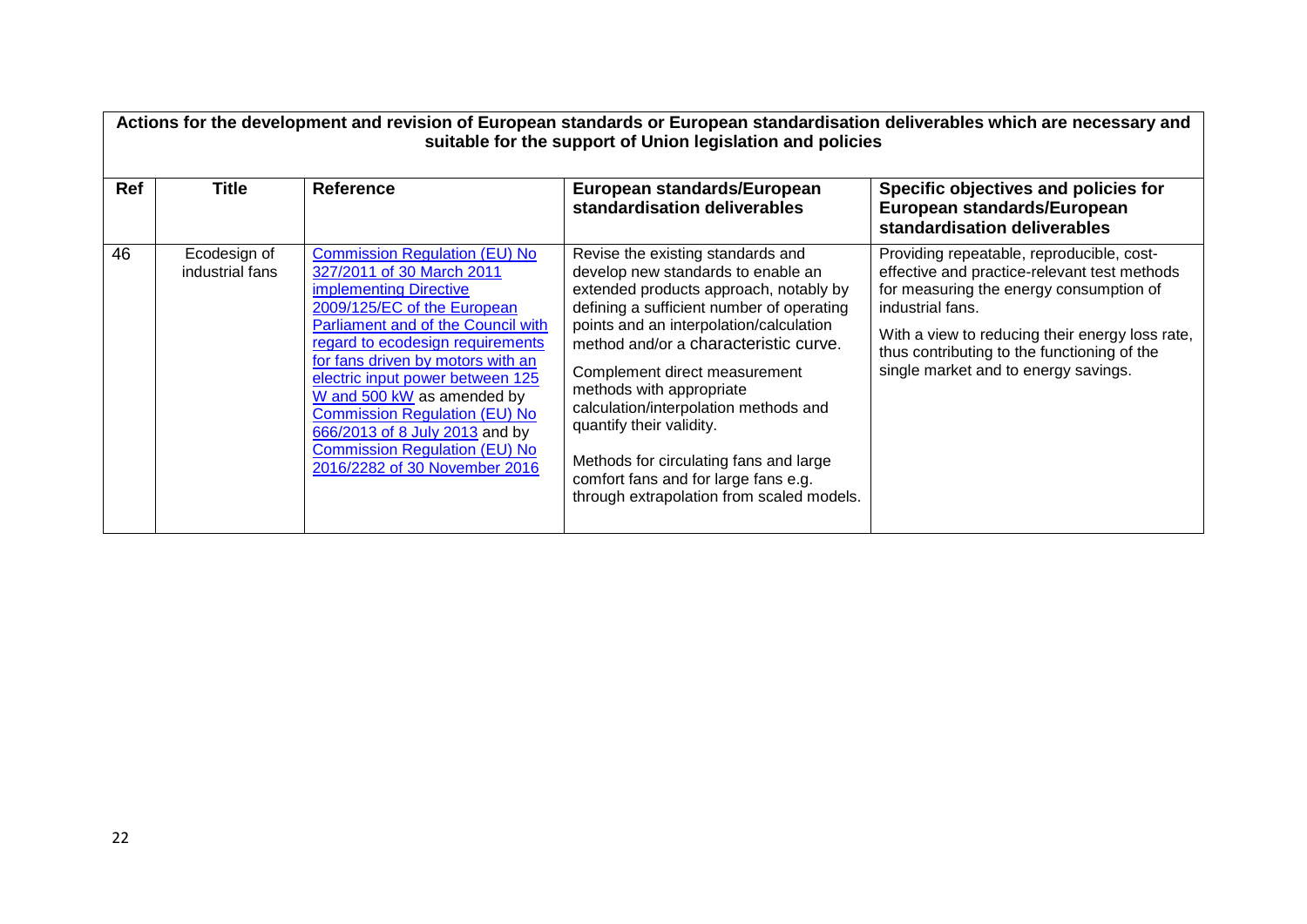|     | Actions for the development and revision of European standards or European standardisation deliverables which are necessary and<br>suitable for the support of Union legislation and policies |                                                                                                                                                                                                                                                                                                                                                                                                                                                                                                 |                                                                                                                                                                                                                                                                                                                                                                                                                                                                                                                                                                                                                                                                                         |                                                                                                                                                                                                                                                                                                          |  |  |
|-----|-----------------------------------------------------------------------------------------------------------------------------------------------------------------------------------------------|-------------------------------------------------------------------------------------------------------------------------------------------------------------------------------------------------------------------------------------------------------------------------------------------------------------------------------------------------------------------------------------------------------------------------------------------------------------------------------------------------|-----------------------------------------------------------------------------------------------------------------------------------------------------------------------------------------------------------------------------------------------------------------------------------------------------------------------------------------------------------------------------------------------------------------------------------------------------------------------------------------------------------------------------------------------------------------------------------------------------------------------------------------------------------------------------------------|----------------------------------------------------------------------------------------------------------------------------------------------------------------------------------------------------------------------------------------------------------------------------------------------------------|--|--|
| Ref | <b>Title</b>                                                                                                                                                                                  | <b>Reference</b>                                                                                                                                                                                                                                                                                                                                                                                                                                                                                | European standards/European<br>standardisation deliverables                                                                                                                                                                                                                                                                                                                                                                                                                                                                                                                                                                                                                             | Specific objectives and policies for<br>European standards/European<br>standardisation deliverables                                                                                                                                                                                                      |  |  |
| 47  | Ecodesign of<br>variable-speed<br>drives                                                                                                                                                      | <b>Commission Regulation (EU)</b><br>2019/1781 of 1 October 2019<br>laying down ecodesign<br>requirements for electric motors<br>and variable speed drives pursuant<br>to Directive 2009/125/EC of the<br>European Parliament and of the<br>Council, amending Regulation (EC)<br>No 641/2009 with regard to<br>ecodesign requirements for<br>glandless standalone circulators<br>and glandless circulators<br>integrated in products and<br>repealing Commission Regulation<br>(EC) No 640/2009 | Revise the existing standards along with<br>the following elements:<br>(1) Address system losses directly<br>associated with variable-speed drives, in<br>particular losses induced upstream in the<br>grid when the input current is not<br>sinusoidal, and harmonic losses induced<br>downstream in the motor;<br>(2) the level of verification tolerances;<br>(3) if applicable adding energy classes to<br>encourage more efficient drives;<br>(4) setting requirements for combinations<br>of motors and variable-speed drives sold<br>together, as well as integrated variable-<br>speed drives (compact drives);<br>(5) adding other types of variable-speed<br>drives in scope. | Providing repeatable, reproducible, cost-<br>effectively and practice relevant test methods<br>for measuring energy consumption/losses of<br>variable speed drives.<br>With a view to reducing energy loss rates,<br>thus contributing to the functioning of the<br>single market and to energy savings. |  |  |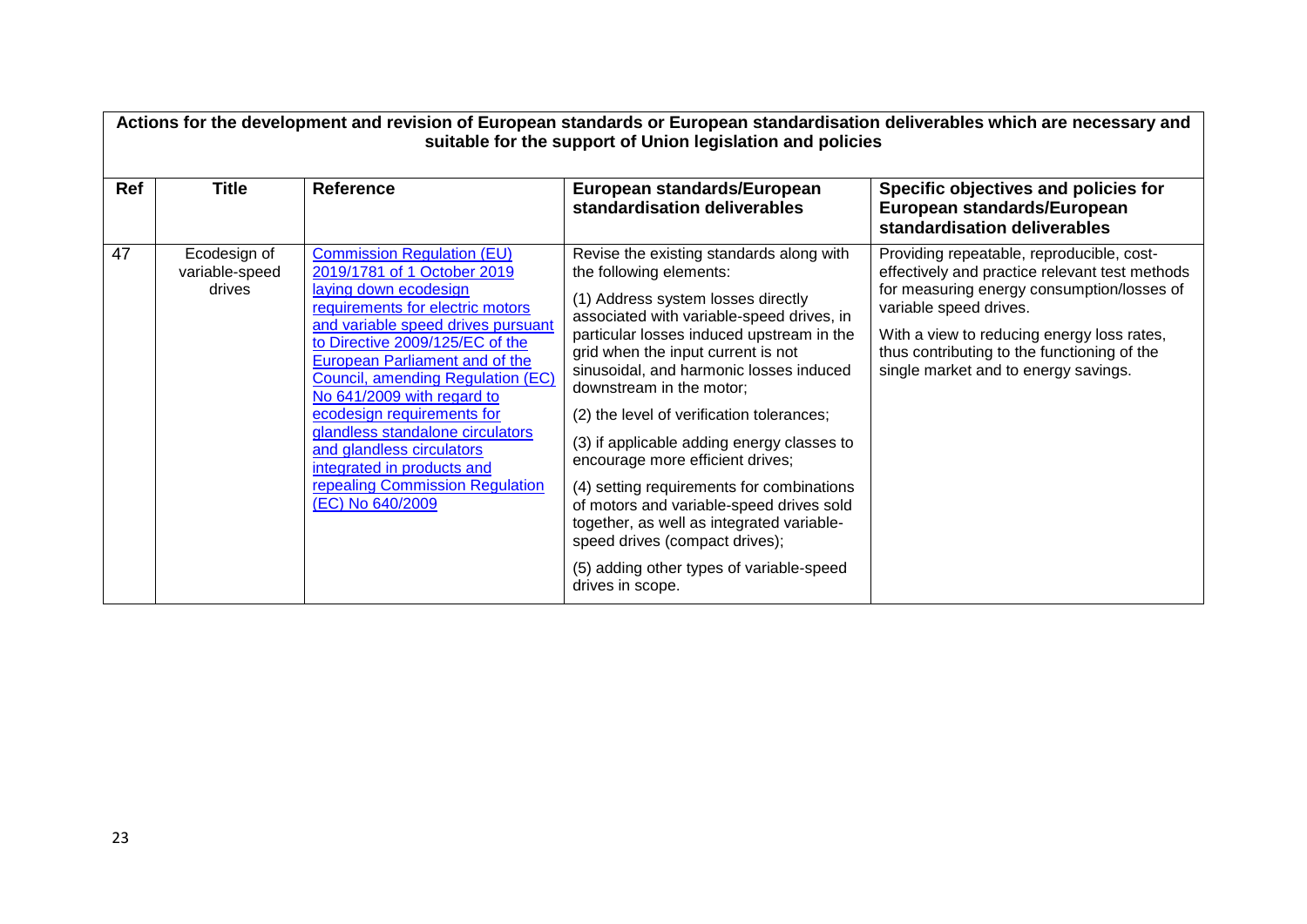|     | Actions for the development and revision of European standards or European standardisation deliverables which are necessary and<br>suitable for the support of Union legislation and policies |                                                                                                                                                                                                                                            |                                                                                                                                                                                                                                                                                                                                                                                                                                                                                                                                                                                                                                                                                                                                                                                                                                                     |                                                                                                                                                                                                                    |  |
|-----|-----------------------------------------------------------------------------------------------------------------------------------------------------------------------------------------------|--------------------------------------------------------------------------------------------------------------------------------------------------------------------------------------------------------------------------------------------|-----------------------------------------------------------------------------------------------------------------------------------------------------------------------------------------------------------------------------------------------------------------------------------------------------------------------------------------------------------------------------------------------------------------------------------------------------------------------------------------------------------------------------------------------------------------------------------------------------------------------------------------------------------------------------------------------------------------------------------------------------------------------------------------------------------------------------------------------------|--------------------------------------------------------------------------------------------------------------------------------------------------------------------------------------------------------------------|--|
| Ref | <b>Title</b>                                                                                                                                                                                  | <b>Reference</b>                                                                                                                                                                                                                           | European standards/European<br>standardisation deliverables                                                                                                                                                                                                                                                                                                                                                                                                                                                                                                                                                                                                                                                                                                                                                                                         | Specific objectives and policies for<br>European standards/European<br>standardisation deliverables                                                                                                                |  |
| 48  | Interoperability of<br>the rail system                                                                                                                                                        | Directive (EU) 2016/797 of the<br><b>European Parliament and of the</b><br>Council of 11 May 2016 on the<br>interoperability of the rail system<br>within the European Union (recast)<br>and COM(2020) 66 A European<br>strategy for data. | Update existing and develop new<br>European standards related to (in<br>particular, but not only):<br>in-freight transport on general<br>aspects of the logistics value<br>chain;<br>train-to-ground communication<br>systems;<br>digitalisation and automation,<br>multimodality and mobility as a<br>service;<br>cybersecurity;<br>the European rail traffic<br>management system and (5G-<br>based) automatic train operation;<br>digital automatic couplers for<br>freight wagons and innovative<br>solutions for intermodal and<br>combined transport;<br>virtual certification;<br>condition-based maintenance;<br>the use of new materials and<br>alternative fuels.<br>Considering connection of the data with<br>European mobility data by pooling<br>and sharing of data from existing and<br>future transport and mobility<br>databases. | Supporting the technical specifications for<br>interoperability and rail system architecture,<br>including digitalisation (for efficient train<br>operations and user benefits), automation,<br>and cybersecurity. |  |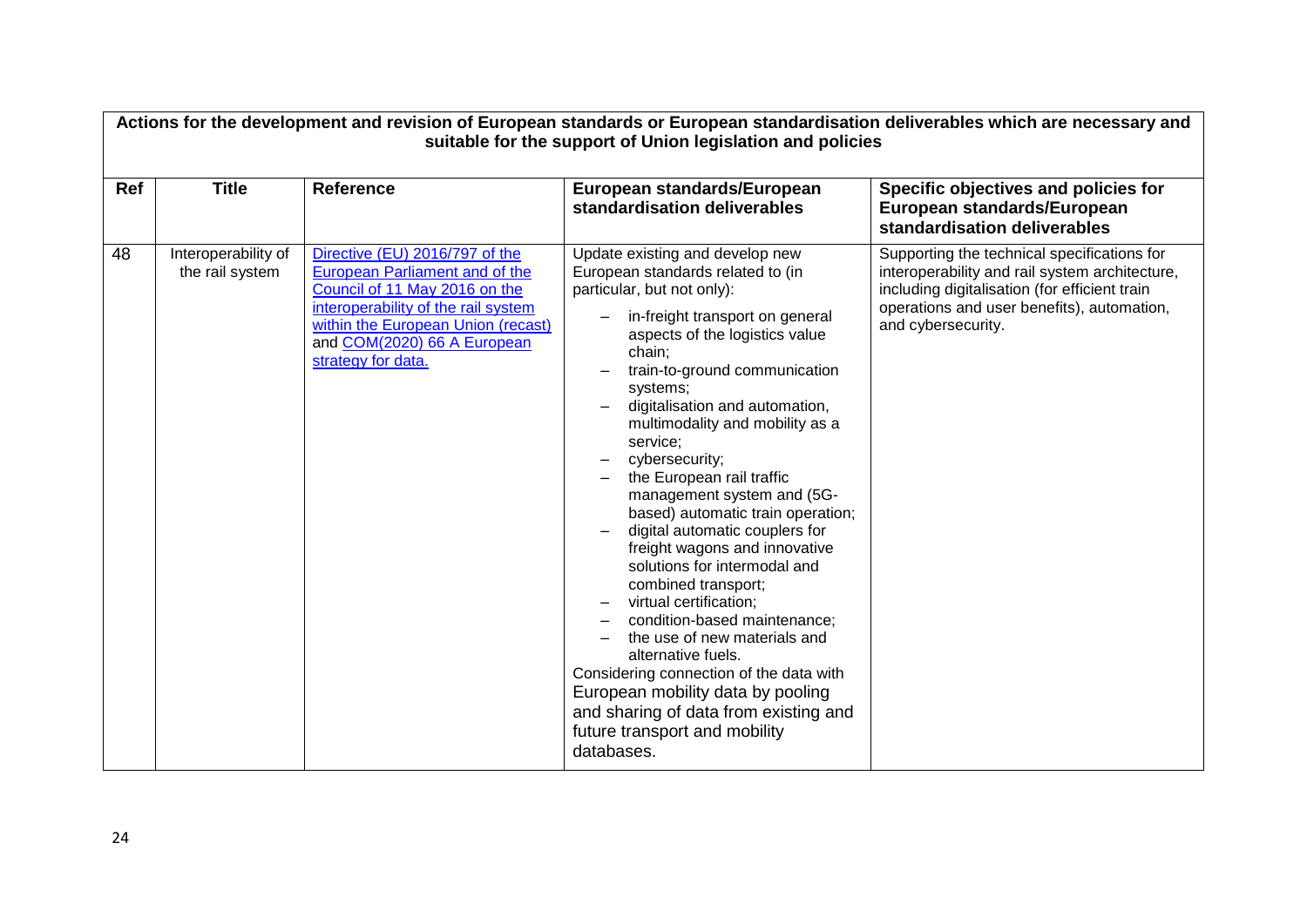|     | Actions for the development and revision of European standards or European standardisation deliverables which are necessary and<br>suitable for the support of Union legislation and policies |                                                                                                                                                    |                                                                                                                                                                                                                                                                                                                                                                                                                                                                                                                                                                               |                                                                                                                                                                                                                                                                                                                                                                                           |  |
|-----|-----------------------------------------------------------------------------------------------------------------------------------------------------------------------------------------------|----------------------------------------------------------------------------------------------------------------------------------------------------|-------------------------------------------------------------------------------------------------------------------------------------------------------------------------------------------------------------------------------------------------------------------------------------------------------------------------------------------------------------------------------------------------------------------------------------------------------------------------------------------------------------------------------------------------------------------------------|-------------------------------------------------------------------------------------------------------------------------------------------------------------------------------------------------------------------------------------------------------------------------------------------------------------------------------------------------------------------------------------------|--|
| Ref | Title                                                                                                                                                                                         | <b>Reference</b>                                                                                                                                   | European standards/European<br>standardisation deliverables                                                                                                                                                                                                                                                                                                                                                                                                                                                                                                                   | Specific objectives and policies for<br>European standards/European<br>standardisation deliverables                                                                                                                                                                                                                                                                                       |  |
| 49  | Medical devices<br>and in vitro<br>diagnostic medical<br>devices                                                                                                                              | Regulation (EU) 2017/745 on<br><b>Medical Devices (MDR)</b><br>Regulation (EU) 2017/746 on In<br><b>Vitro Diagnostic Medical Devices</b><br>(IVDR) | Revise existing and develop new<br>European standards for design and<br>manufacturing of:<br>medical devices covered by<br>Regulation (EU) 2017/745 (MDR)<br>in vitro diagnostic medical<br>devices covered by Regulation<br>(EU) 2017/746 (IVDR)<br>The standards will apply to design and<br>manufacturing, risk management and the<br>obligations on economic operators and<br>sponsors - including those relating to:<br>quality management systems<br>risk management<br>clinical investigations and<br>performance studies<br>clinical evaluation<br>clinical evidence. | Ensuring the smooth functioning of the single<br>market as regards medical devices, by setting<br>high standards of quality and safety for<br>medical devices and in vitro diagnostic<br>medical devices.<br>These should meet common safety concerns<br>as regards such products, thus ensuring a<br>high level of health protection and safety for<br>patients, users and other people. |  |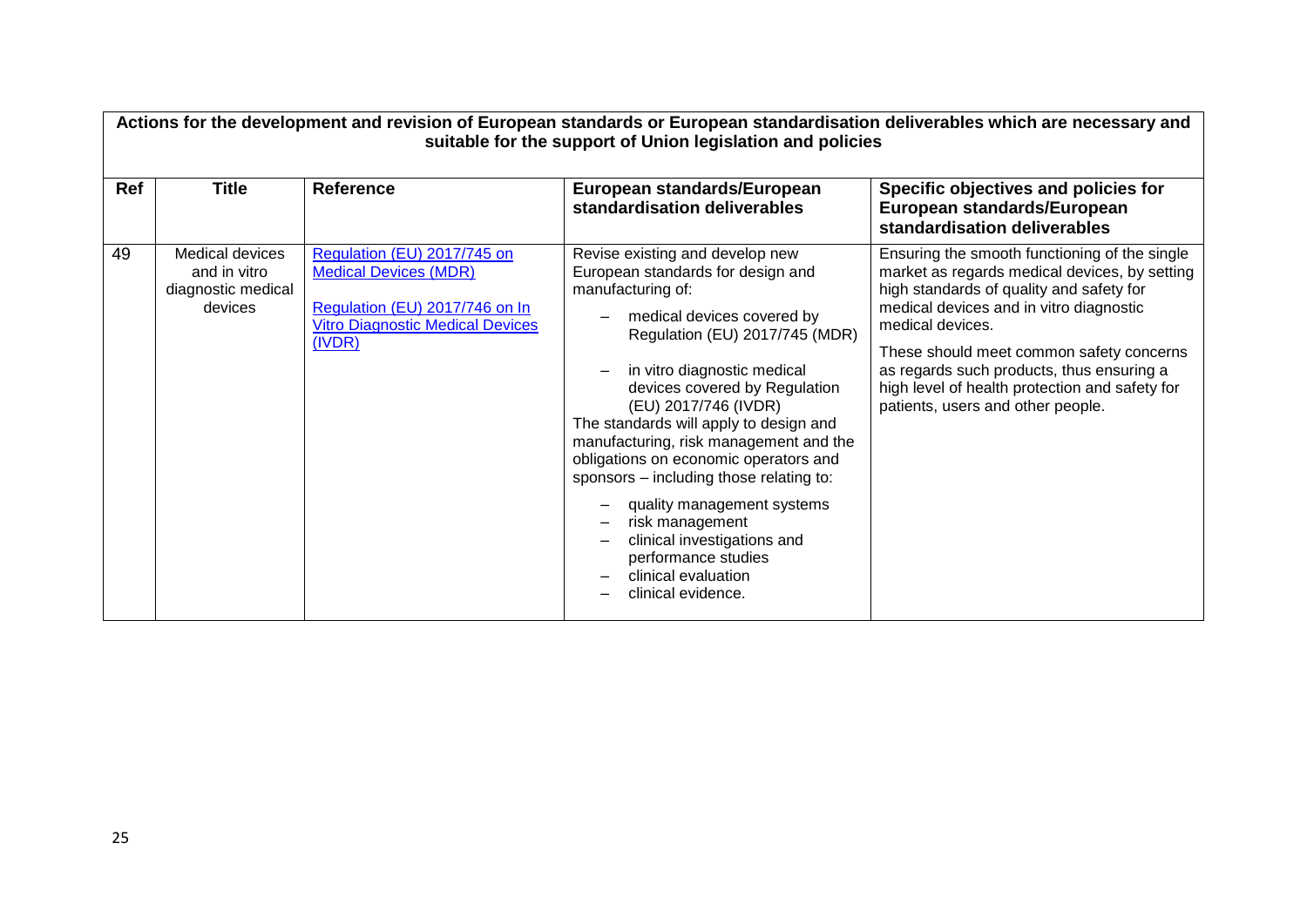| Actions for the development and revision of European standards or European standardisation deliverables which are necessary and<br>suitable for the support of Union legislation and policies |                                                    |                                                                                                                                                                                                            |                                                                                                                                                                                                                                                                                                                                                                 |                                                                                                                                                                      |  |
|-----------------------------------------------------------------------------------------------------------------------------------------------------------------------------------------------|----------------------------------------------------|------------------------------------------------------------------------------------------------------------------------------------------------------------------------------------------------------------|-----------------------------------------------------------------------------------------------------------------------------------------------------------------------------------------------------------------------------------------------------------------------------------------------------------------------------------------------------------------|----------------------------------------------------------------------------------------------------------------------------------------------------------------------|--|
| Ref                                                                                                                                                                                           | <b>Title</b>                                       | <b>Reference</b>                                                                                                                                                                                           | European standards/European<br>standardisation deliverables                                                                                                                                                                                                                                                                                                     | Specific objectives and policies for<br>European standards/European<br>standardisation deliverables                                                                  |  |
| 50                                                                                                                                                                                            | Safe operations by<br>unmanned aircraft<br>systems | <b>Commission Delegated Regulation</b><br>(EU) 2020/1058 of 27 April 2020<br>amending Delegated Regulation<br>(EU) 2019/945 as regards the<br>introduction of two new unmanned<br>aircraft systems classes | Develop new European standards to<br>cover the requirements that address the<br>risks posed by the operation of unmanned<br>aircraft systems.<br>These concern the specific features and<br>functionalities necessary to mitigate risks<br>pertaining to the safety of the flight,<br>privacy, and protection of personal data,<br>security or the environment. | Ensuring that unmanned aircraft systems<br>operate safely and with low risk, so they do<br>not need to be subject to standard<br>aeronautical compliance procedures. |  |
| 51                                                                                                                                                                                            | Safety of toys                                     | Directive 2009/48/EC on the safety<br>of toys                                                                                                                                                              | Develop new or revise existing European<br>standards to support state-of-the-art<br>technology on the safety of toys and on<br>chemicals in toys.                                                                                                                                                                                                               | Addressing technological developments in<br>the toy market which have raised issues with<br>respect to safety and created increased<br>consumer concerns.            |  |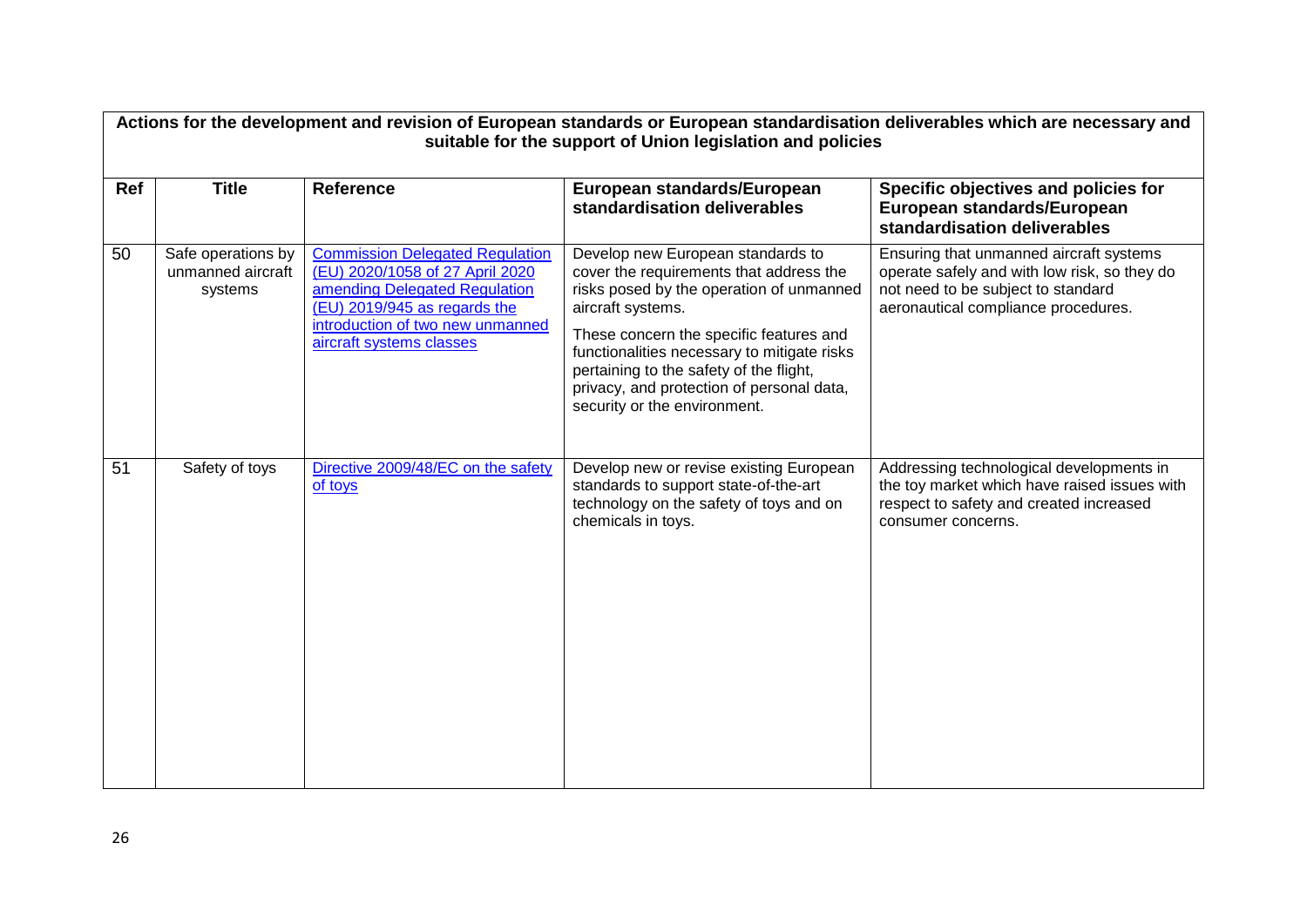|            | Actions for the development and revision of European standards or European standardisation deliverables which are necessary and<br>suitable for the support of Union legislation and policies |                                                                                                                                                                                                                                  |                                                                                                                                                                                                                                                                       |                                                                                                                                                                                                                                                                                                |  |  |
|------------|-----------------------------------------------------------------------------------------------------------------------------------------------------------------------------------------------|----------------------------------------------------------------------------------------------------------------------------------------------------------------------------------------------------------------------------------|-----------------------------------------------------------------------------------------------------------------------------------------------------------------------------------------------------------------------------------------------------------------------|------------------------------------------------------------------------------------------------------------------------------------------------------------------------------------------------------------------------------------------------------------------------------------------------|--|--|
| <b>Ref</b> | <b>Title</b>                                                                                                                                                                                  | <b>Reference</b>                                                                                                                                                                                                                 | European standards/European<br>standardisation deliverables                                                                                                                                                                                                           | Specific objectives and policies for<br>European standards/European<br>standardisation deliverables                                                                                                                                                                                            |  |  |
| 52         | Safety<br>requirements for<br>certain children's<br>products                                                                                                                                  | Directive 2001/95/EC on General<br><b>Product Safety (GPSD)</b>                                                                                                                                                                  | Develop new and revise existing<br>European standards to ensure the safety<br>of certain children's products (excluding<br>toys), reflecting state-of-the-art<br>developments                                                                                         | Providing a high level of consumer protection<br>by strengthening the safety of children<br>products, considering the latest scientific and<br>technological developments and the<br>requirements of the legislation.                                                                          |  |  |
| 53         | Protective systems<br>in potentially<br>explosive<br>atmospheres                                                                                                                              | Directive 2014/34/EU on<br>equipment and protective systems<br>intended for use in potentially<br>explosive atmospheres (ATEX)                                                                                                   | Develop new and revise existing<br>European standards to ensure the health<br>and safety of equipment and protective<br>systems intended for use in potentially<br>explosive atmospheres. The requirements<br>are set out in Annex II of the Directive<br>2014/34/EU. | Ensuring that machinery and other equipment<br>with its own potential source of ignition which<br>is intended to be installed in explosive areas<br>are sufficiently protected against the risk of<br>causing an explosion. Or, failing that, that any<br>explosion is sufficiently mitigated. |  |  |
| 54         | Pyrotechnic<br>articles                                                                                                                                                                       | Directive 2013/29/EU of the<br>European Parliament and of the<br>Council of 12 June 2013 on the<br>harmonisation of the laws of the<br>Member States relating to the<br>making on the market of<br>pyrotechnic articles (recast) | Standardisation work to increase the<br>safety of pyrotechnic articles: update the<br>current standards on pyrotechnic articles<br>to reflect the requirements in the current<br>Directive 2013/29/EU and the latest<br>developments in technology.                   | Increasing the safety of pyrotechnic articles<br>and the quality of conformity assessments of<br>these articles $-$ by aligning the existing<br>standards in this field with current legislative<br>and safety requirements, as well as with the<br>latest technological developments.         |  |  |
| 55         | Cableway<br>installations                                                                                                                                                                     | Regulation (EU) 2016/424 on<br>cableway installations                                                                                                                                                                            | Develop or revise standards to provide<br>detailed technical specifications for (i)<br>designing and constructing cableway<br>installations, their infrastructure,<br>subsystems and safety components and<br>(ii) operating cableway installations.                  | Improving the safety of cableways<br>installations.                                                                                                                                                                                                                                            |  |  |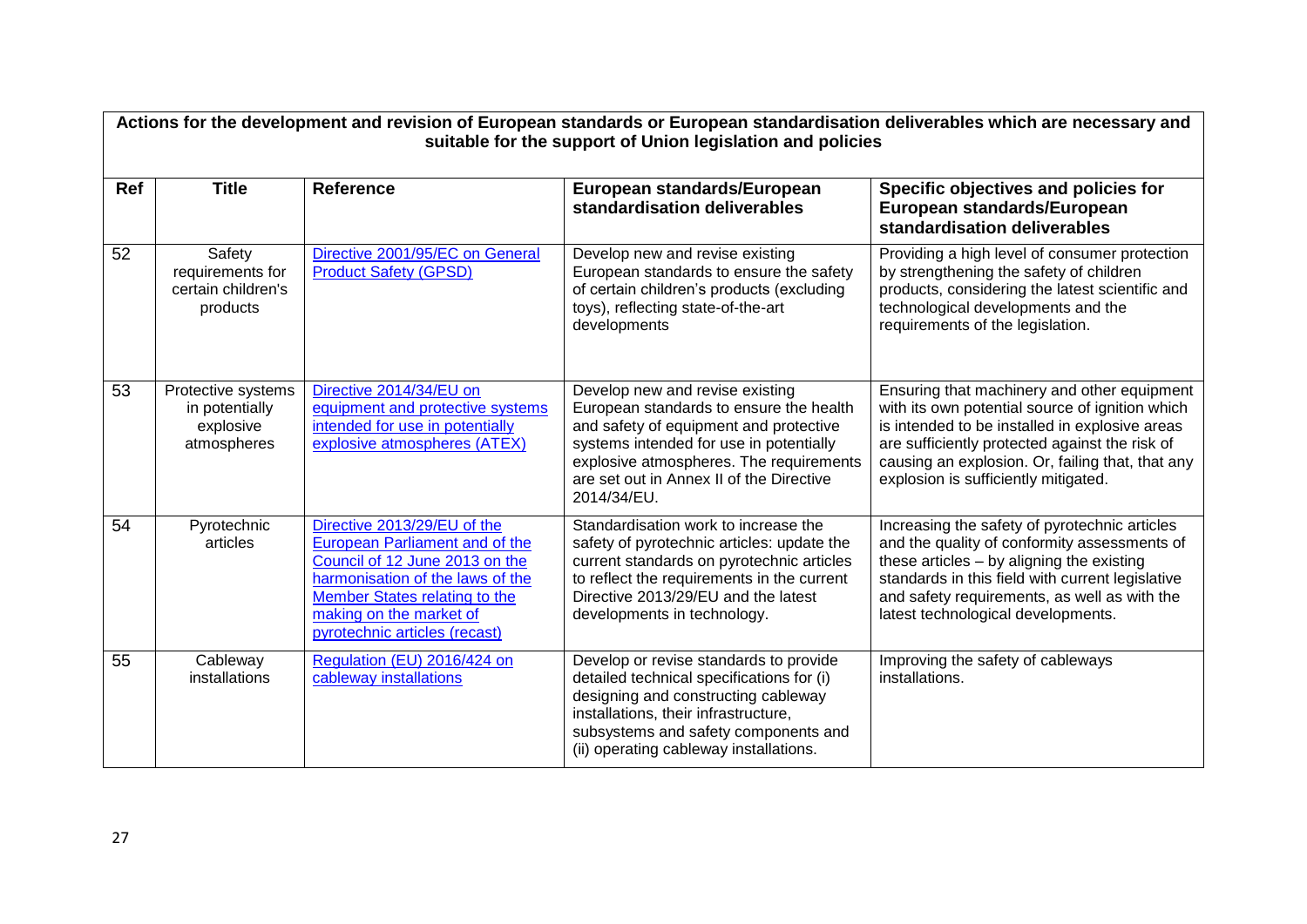|            | Actions for the development and revision of European standards or European standardisation deliverables which are necessary and<br>suitable for the support of Union legislation and policies |                                                                                                                                                                                                                                                                    |                                                                                                                                                                                                                                                                           |                                                                                                                                                                 |  |  |
|------------|-----------------------------------------------------------------------------------------------------------------------------------------------------------------------------------------------|--------------------------------------------------------------------------------------------------------------------------------------------------------------------------------------------------------------------------------------------------------------------|---------------------------------------------------------------------------------------------------------------------------------------------------------------------------------------------------------------------------------------------------------------------------|-----------------------------------------------------------------------------------------------------------------------------------------------------------------|--|--|
| <b>Ref</b> | <b>Title</b>                                                                                                                                                                                  | <b>Reference</b>                                                                                                                                                                                                                                                   | European standards/European<br>standardisation deliverables                                                                                                                                                                                                               | Specific objectives and policies for<br>European standards/European<br>standardisation deliverables                                                             |  |  |
| 56         | Construction<br>products                                                                                                                                                                      | Regulation (EU) No 305/2011 on<br>construction products and<br>COM(2020) 662 on A Renovation<br>Wave for Europe - greening our<br>buildings, creating jobs,<br><b>improving lives</b>                                                                              | Develop new European standards for<br>assessment methods and criteria for<br>construction products in particular for<br>those supporting the renovation of the<br>buildings- to be used as standardised<br>technical specifications under Regulation<br>(EU) No 305/2011. | Ensuring the single market for construction<br>products operates smoothly and the greening<br>of our buildings                                                  |  |  |
| 57         | Lifts and safety<br>components in lifts                                                                                                                                                       | Directive 2014/33/EU on the<br>harmonisation of the laws of the<br>Member States relating to lifts and<br>safety components for lifts,<br><b>Commission Implementing</b><br>Decision (EU) 2021/76 and<br><b>Commission Implementing</b><br>Decision (EU) 2021/1220 | Develop new European standards,<br>update existing standardisation<br>deliverables and adapt the Commission<br>work programme implementing Decision<br>(EU) 2021/76 and Decision (EU)<br>2021/1220 for delivering timely and state-<br>of-the-art standards.              | Ensuring a high level of health protection and<br>safety and, where appropriate, safety for<br>property, and guaranteeing fair competition<br>on the EU market. |  |  |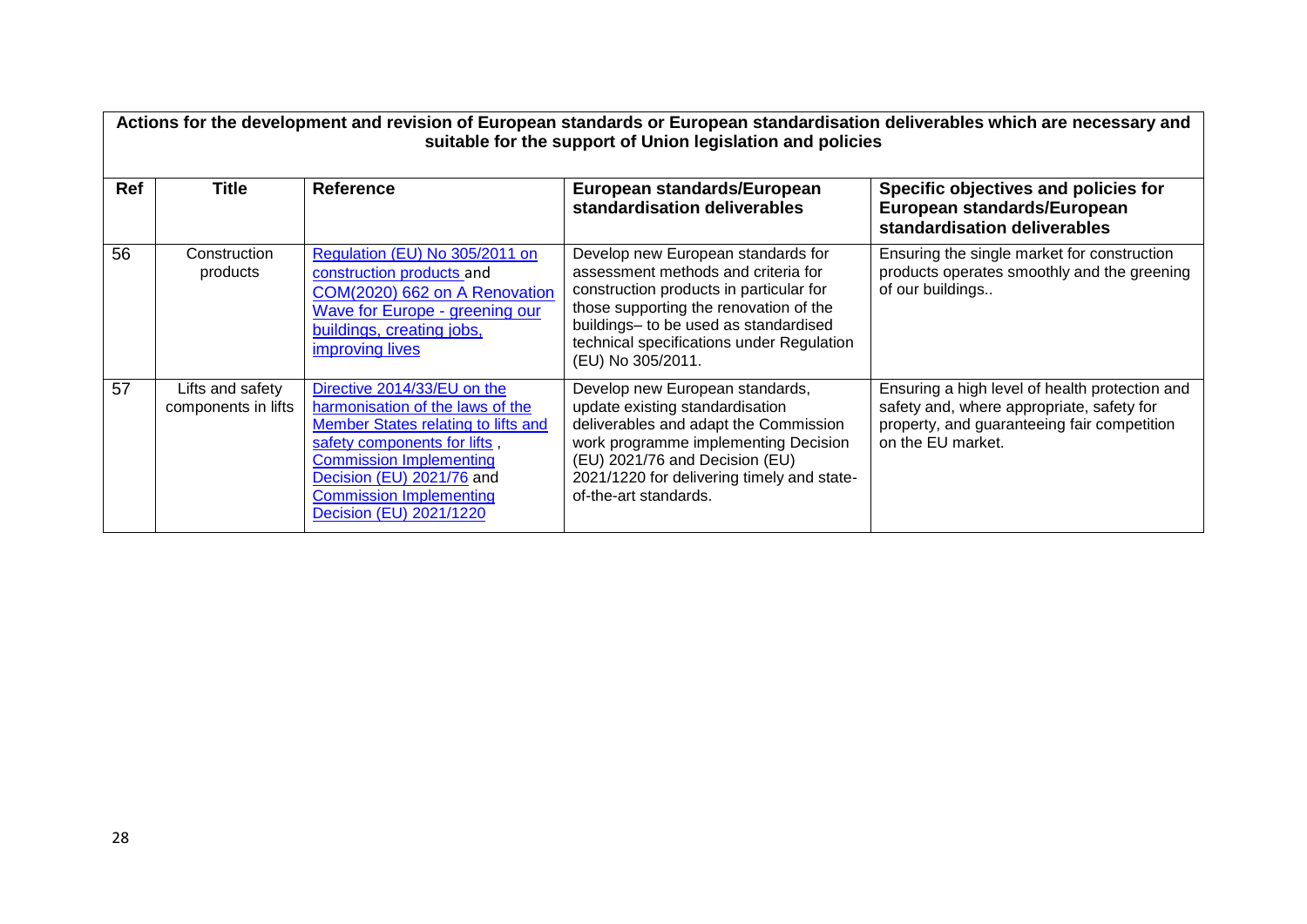|     | Actions for the development and revision of European standards or European standardisation deliverables which are necessary and<br>suitable for the support of Union legislation and policies |                                                                                                                                                                                                                                                   |                                                                                                                                                                                                                                                                                                                                                                                                                                                                                                                                                                                                   |                                                                                                                                                                              |  |  |
|-----|-----------------------------------------------------------------------------------------------------------------------------------------------------------------------------------------------|---------------------------------------------------------------------------------------------------------------------------------------------------------------------------------------------------------------------------------------------------|---------------------------------------------------------------------------------------------------------------------------------------------------------------------------------------------------------------------------------------------------------------------------------------------------------------------------------------------------------------------------------------------------------------------------------------------------------------------------------------------------------------------------------------------------------------------------------------------------|------------------------------------------------------------------------------------------------------------------------------------------------------------------------------|--|--|
| Ref | <b>Title</b>                                                                                                                                                                                  | <b>Reference</b>                                                                                                                                                                                                                                  | European standards/European<br>standardisation deliverables                                                                                                                                                                                                                                                                                                                                                                                                                                                                                                                                       | Specific objectives and policies for<br>European standards/European<br>standardisation deliverables                                                                          |  |  |
| 58  | Onboard weighing<br>equipment                                                                                                                                                                 | <b>Commission Implementing</b><br>Regulation (EU) 2019/1213 of 12<br>July 2019 laying down detailed<br>provisions ensuring uniform<br>conditions for the implementation<br>of interoperability and compatibility<br>of onboard weighing equipment | Develop a standard for the transmission<br>of information on onboard weighing<br>equipment between truck and trailer,<br>through a Cooperative Intelligent<br>Transport Systems link.<br>The new standard must develop the<br>application layer of the communication<br>between the different vehicles in the truck<br>combination, based on a wireless link set-<br>up between the Cooperative Intelligent<br>Transport Systems stations in the motor<br>vehicle and those in the trailers or semi-<br>trailers, in accordance with standards EN<br>302 663, EN 302 636-4-1 and EN 302<br>636-5. | Supporting a standardised method for<br>checking vehicles or vehicle combinations<br>that may be overloaded, to prevent excessive<br>road damage and ensure manoeuvrability. |  |  |
| 59  | Pressure<br>equipment                                                                                                                                                                         | Directive 2014/68/EU of 15 May<br>2014 on the harmonisation of the<br>laws of the Member States relating<br>to the making available on the<br>market of pressure equipment                                                                        | Revise existing standards and develop<br>new standards for pressure equipment or<br>assemblies                                                                                                                                                                                                                                                                                                                                                                                                                                                                                                    | Improving safety and facilitating market<br>access for small and medium-sized firms.<br>This will make EU companies more<br>competitive in the global marketplace.           |  |  |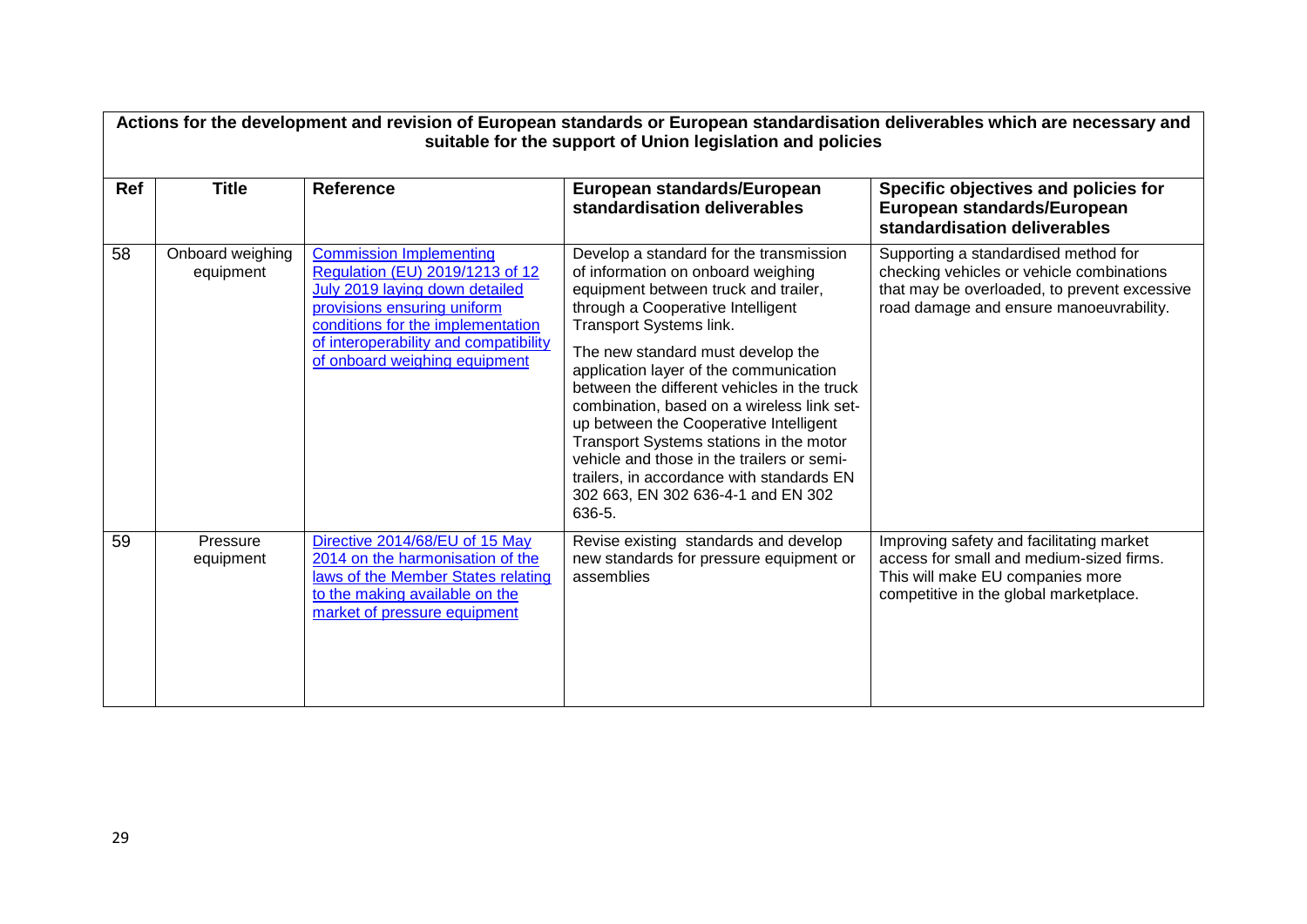|            | Actions for the development and revision of European standards or European standardisation deliverables which are necessary and<br>suitable for the support of Union legislation and policies |                                                                                                                                                                  |                                                                                                                                                                                                                                                 |                                                                                                                                                                    |  |  |
|------------|-----------------------------------------------------------------------------------------------------------------------------------------------------------------------------------------------|------------------------------------------------------------------------------------------------------------------------------------------------------------------|-------------------------------------------------------------------------------------------------------------------------------------------------------------------------------------------------------------------------------------------------|--------------------------------------------------------------------------------------------------------------------------------------------------------------------|--|--|
| <b>Ref</b> | <b>Title</b>                                                                                                                                                                                  | <b>Reference</b>                                                                                                                                                 | European standards/European<br>standardisation deliverables                                                                                                                                                                                     | Specific objectives and policies for<br>European standards/European<br>standardisation deliverables                                                                |  |  |
| 60         | Gas appliances                                                                                                                                                                                | Regulation (EU) 2016/426 on<br>appliances burning gaseous fuels                                                                                                  | Develop new or revise existing European<br>standards, to support state-of-the-art<br>technology in the field of appliances<br>burning gaseous fuels.                                                                                            | Ensuring health and safety as well as rational<br>use of energy (energy efficiency) for<br>appliances burning gaseous fuels.                                       |  |  |
|            |                                                                                                                                                                                               |                                                                                                                                                                  | The work will respond to:                                                                                                                                                                                                                       |                                                                                                                                                                    |  |  |
|            |                                                                                                                                                                                               |                                                                                                                                                                  | the changes introduced in the<br>essential requirements;<br>developments regarding gaseous<br>fuels from renewable sources;<br>an anticipated increase in the use<br>of hydrogen;<br>new technologies available (e.g.<br>fuel cell appliances). |                                                                                                                                                                    |  |  |
| 61         | Simple pressure<br>vessels                                                                                                                                                                    | DIRECTIVE 2014/29/EU on the<br>harmonisation of the laws of the<br>Member States relating to the<br>making available on the market of<br>simple pressure vessels | Revise existing standards in the EN 286<br>series and develop new standards.                                                                                                                                                                    | Improving safety and facilitating market<br>access for small and medium-sized firms.<br>This will make EU companies more<br>competitive in the global marketplace. |  |  |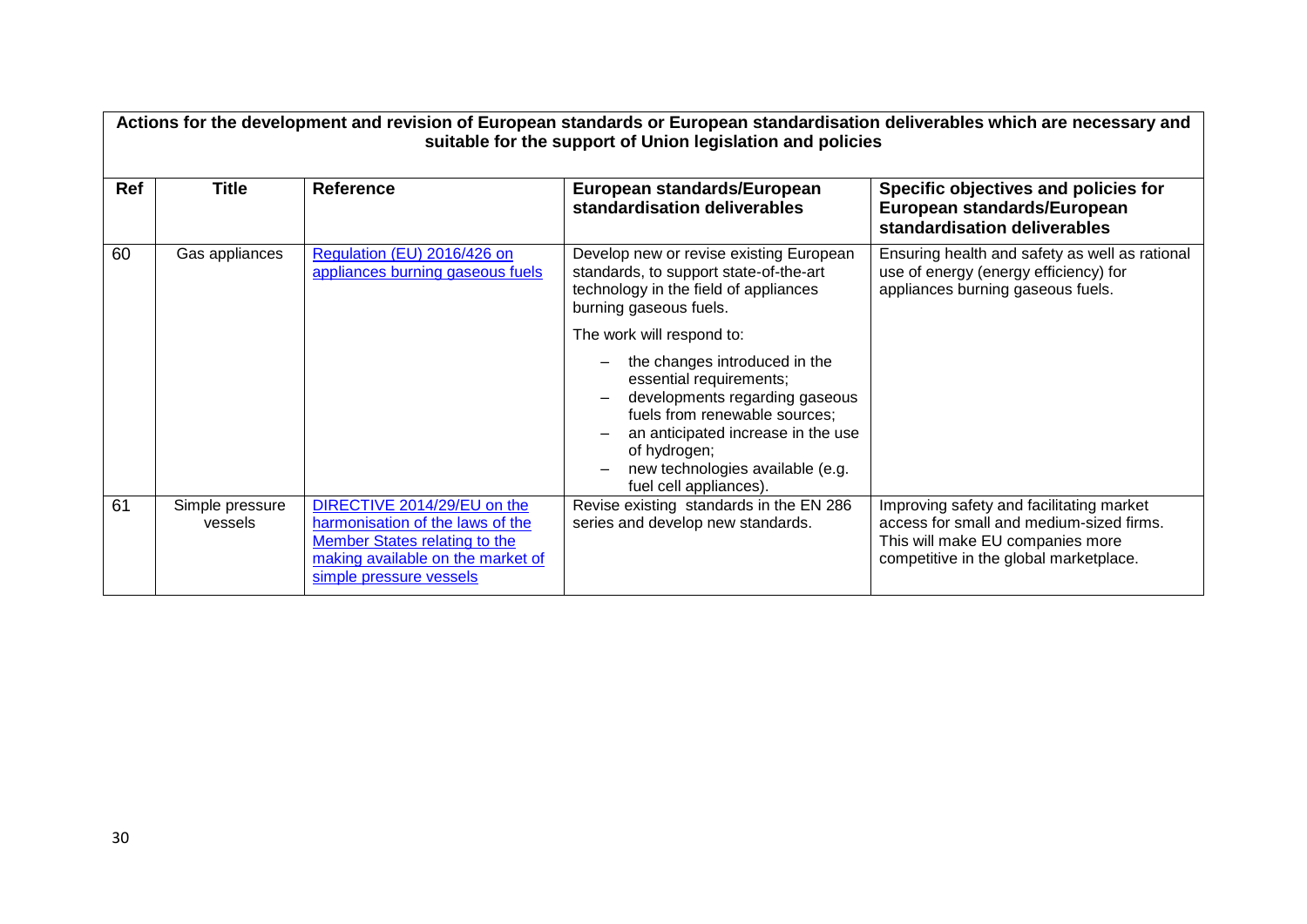|     | Actions for the development and revision of European standards or European standardisation deliverables which are necessary and<br>suitable for the support of Union legislation and policies |                                                                                                                                                                                                                                                                                               |                                                                                                                                                                                                                                                                                                                                       |                                                                                                                                                                                                                                                         |  |  |
|-----|-----------------------------------------------------------------------------------------------------------------------------------------------------------------------------------------------|-----------------------------------------------------------------------------------------------------------------------------------------------------------------------------------------------------------------------------------------------------------------------------------------------|---------------------------------------------------------------------------------------------------------------------------------------------------------------------------------------------------------------------------------------------------------------------------------------------------------------------------------------|---------------------------------------------------------------------------------------------------------------------------------------------------------------------------------------------------------------------------------------------------------|--|--|
| Ref | <b>Title</b>                                                                                                                                                                                  | <b>Reference</b>                                                                                                                                                                                                                                                                              | European standards/European<br>standardisation deliverables                                                                                                                                                                                                                                                                           | Specific objectives and policies for<br>European standards/European<br>standardisation deliverables                                                                                                                                                     |  |  |
| 62  | Weighing and<br>measuring<br>instruments                                                                                                                                                      | Directive 2014/31/EU Non-<br><b>Automatic Weighing Instruments</b><br>Directive 2014/32/EU Measuring<br><b>Instruments</b>                                                                                                                                                                    | Develop new or revise existing European<br>standards to support state-of-the-art<br>technology in the field of weighing and<br>measuring instruments.                                                                                                                                                                                 | (i) Protecting the public against incorrect<br>results from weighing operations by means of<br>non-automatic weighing instruments when<br>used for certain categories of applications;                                                                  |  |  |
|     |                                                                                                                                                                                               |                                                                                                                                                                                                                                                                                               |                                                                                                                                                                                                                                                                                                                                       | (ii) Supporting correct and traceable<br>measuring instruments that can be used for a<br>variety of measurement tasks which directly<br>and indirectly affect people's daily lives in<br>many ways.                                                     |  |  |
|     |                                                                                                                                                                                               |                                                                                                                                                                                                                                                                                               |                                                                                                                                                                                                                                                                                                                                       | These tasks are made for reasons of public<br>interest, public health, safety and order,<br>environmental protection, consumer<br>protection, levying taxes and duties and fair<br>trading.                                                             |  |  |
|     |                                                                                                                                                                                               |                                                                                                                                                                                                                                                                                               |                                                                                                                                                                                                                                                                                                                                       | They may require the use of legally controlled<br>measuring instruments.                                                                                                                                                                                |  |  |
| 63  | Safe and<br>trustworthy<br>artificial<br>intelligence<br>systems                                                                                                                              | Proposal for a Regulation of the<br>European Parliament and the<br>Council laying down harmonised<br>rules on Artificial Intelligence (AI<br>Act) and amending certain Union<br>legislative acts<br>https://op.europa.eu/en/publication-<br>detail/-/publication/e4c43528-ccfc-<br>11ea-adf7- | Laying down rules for the placing on the<br>market, putting into service and use of<br>artificial intelligence systems in the EU,<br>addressing requirements related to their<br>safety and trustworthiness, including risk<br>management, data quality, transparency,<br>human oversight, accuracy, robustness<br>and cybersecurity. | Ensuring that artificial intelligence systems<br>can be safe and trustworthy, are monitored<br>appropriately throughout their lifecycle,<br>respect fundamental values and human rights<br>recognised in EU and strengthen European<br>competitiveness. |  |  |
|     |                                                                                                                                                                                               | 01aa75ed71a1/language-en                                                                                                                                                                                                                                                                      |                                                                                                                                                                                                                                                                                                                                       |                                                                                                                                                                                                                                                         |  |  |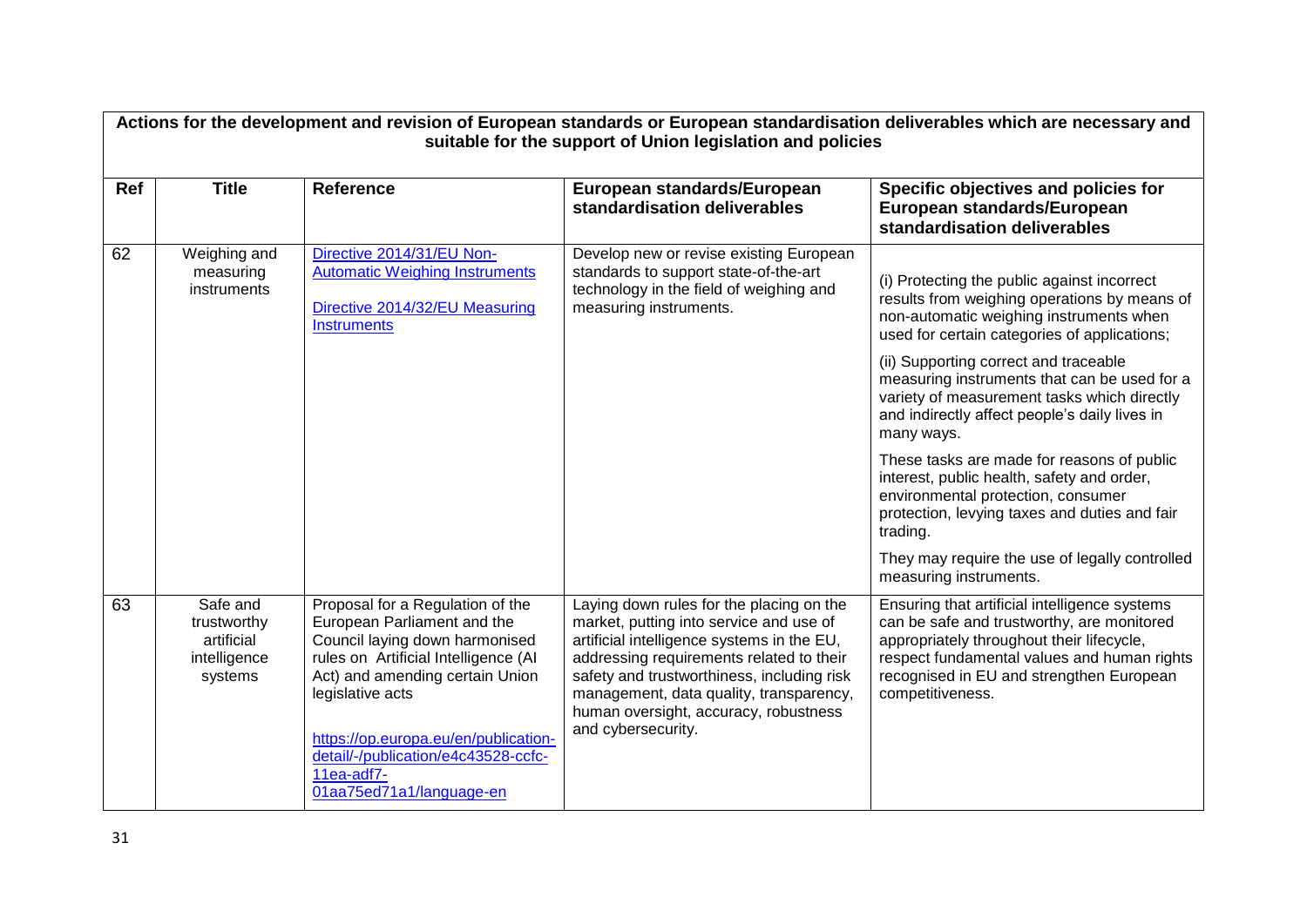|     | Actions for the development and revision of European standards or European standardisation deliverables which are necessary and<br>suitable for the support of Union legislation and policies |                                                                                                                                                                                                                                      |                                                                                                                                                                                                                         |                                                                                                                                                                                                                                               |  |
|-----|-----------------------------------------------------------------------------------------------------------------------------------------------------------------------------------------------|--------------------------------------------------------------------------------------------------------------------------------------------------------------------------------------------------------------------------------------|-------------------------------------------------------------------------------------------------------------------------------------------------------------------------------------------------------------------------|-----------------------------------------------------------------------------------------------------------------------------------------------------------------------------------------------------------------------------------------------|--|
| Ref | <b>Title</b>                                                                                                                                                                                  | <b>Reference</b>                                                                                                                                                                                                                     | European standards/European<br>standardisation deliverables                                                                                                                                                             | Specific objectives and policies for<br>European standards/European<br>standardisation deliverables                                                                                                                                           |  |
| 64  | Public<br>procurement                                                                                                                                                                         | Directive 2014/24/EU on public<br>procurement, article 22. and<br>COM(2020) 66 A European<br>strategy for data.                                                                                                                      | Develop standardisation deliverables for<br>the electronic procurement end-to-end life<br>cycle, to ensure cross-border<br>interoperability and support common<br>European data spaces for public<br>administrations    | The standards aim to facilitate interoperability<br>between public procurement buyers and<br>suppliers, especially at a cross-border level.<br>Achieving interoperability is essential to<br>create the single market in Europe.              |  |
| 65  | Cybersecurity of<br>radio equipment                                                                                                                                                           | Directive 2014/53/EU of the<br><b>European Parliament and of the</b><br>Council of 16 April 2014 on the<br>harmonisation of the laws of the<br>Member States relating to the<br>making available on the market of<br>radio equipment | Develop new standards in support of<br>certain cybersecurity requirements for<br>specific radio equipment                                                                                                               | Improving the cybersecurity of certain radio<br>equipment.                                                                                                                                                                                    |  |
| 66  | elnvoicing                                                                                                                                                                                    | Directive 2014/55/EU on<br>elnvoicing, article 3, and<br><b>Commission Implementing</b><br>Decision (EU) 2017/1870 of 16<br>October 2017                                                                                             | Update or revise the European standard<br>on electronic invoicing, to take into<br>account technological developments and<br>ensure full and ongoing interoperability in<br>electronic invoicing in public procurement. | Promoting the uptake of electronic invoicing<br>in public procurement and complementing<br>efforts to promote the uptake of electronic<br>procurement.                                                                                        |  |
| 67  | Digital passports<br>for products and<br>services                                                                                                                                             | <b>Sustainable Products Policy</b><br>Legislative Initiative                                                                                                                                                                         | Development of European standards<br>addressing requirements related to<br>trustworthiness, security, transparency of<br>digital passports for products and<br>services                                                 | The objective is to provide the basis for<br>ensuring high environmental performance of<br>all products and, to the extent possible and<br>relevant, services on the EU market by<br>improved information flows through digital<br>passports. |  |